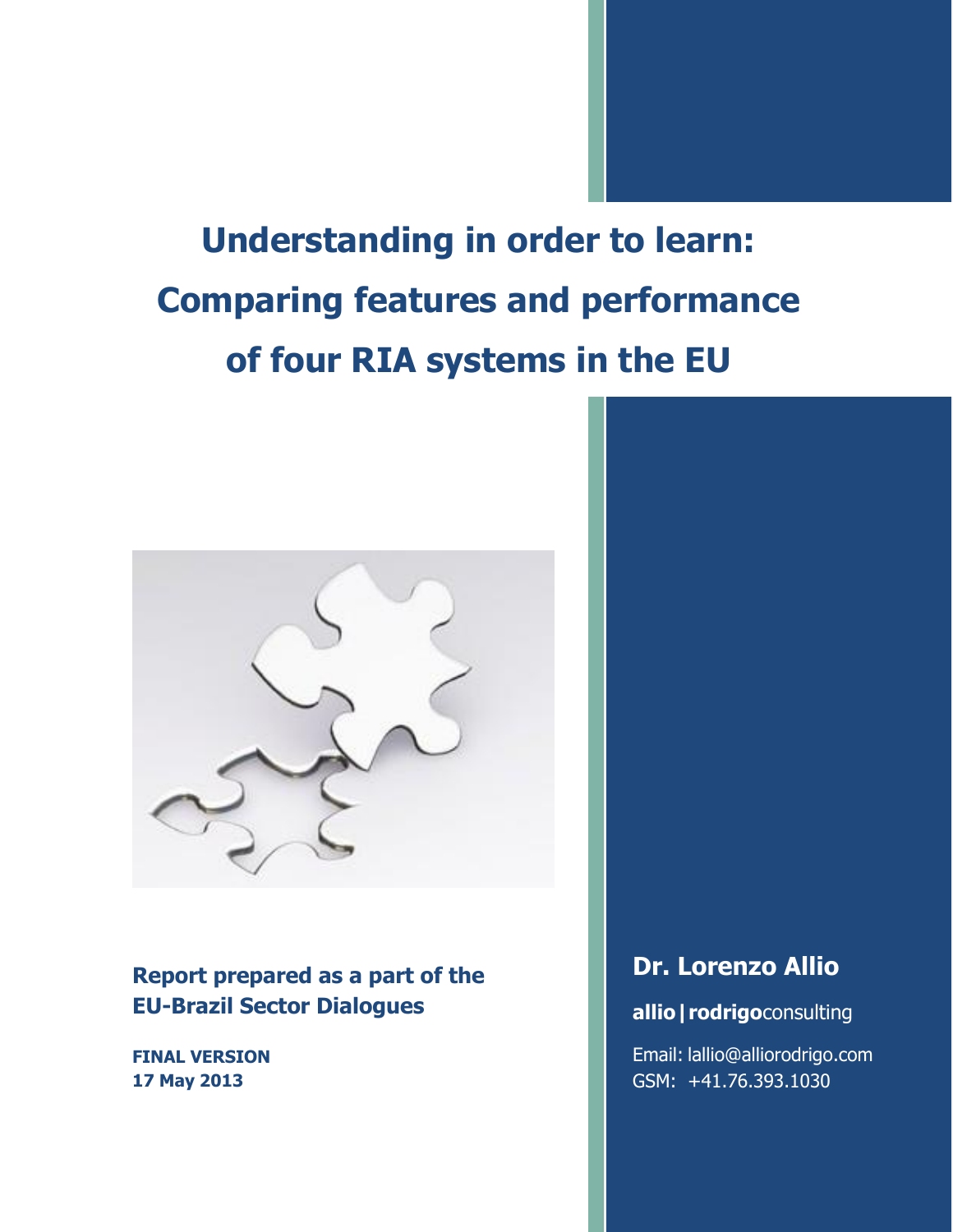# **TABLE OF CONTENTS**

| 3.1. General institutional context and the law-making process in the executive 11 |
|-----------------------------------------------------------------------------------|
|                                                                                   |
|                                                                                   |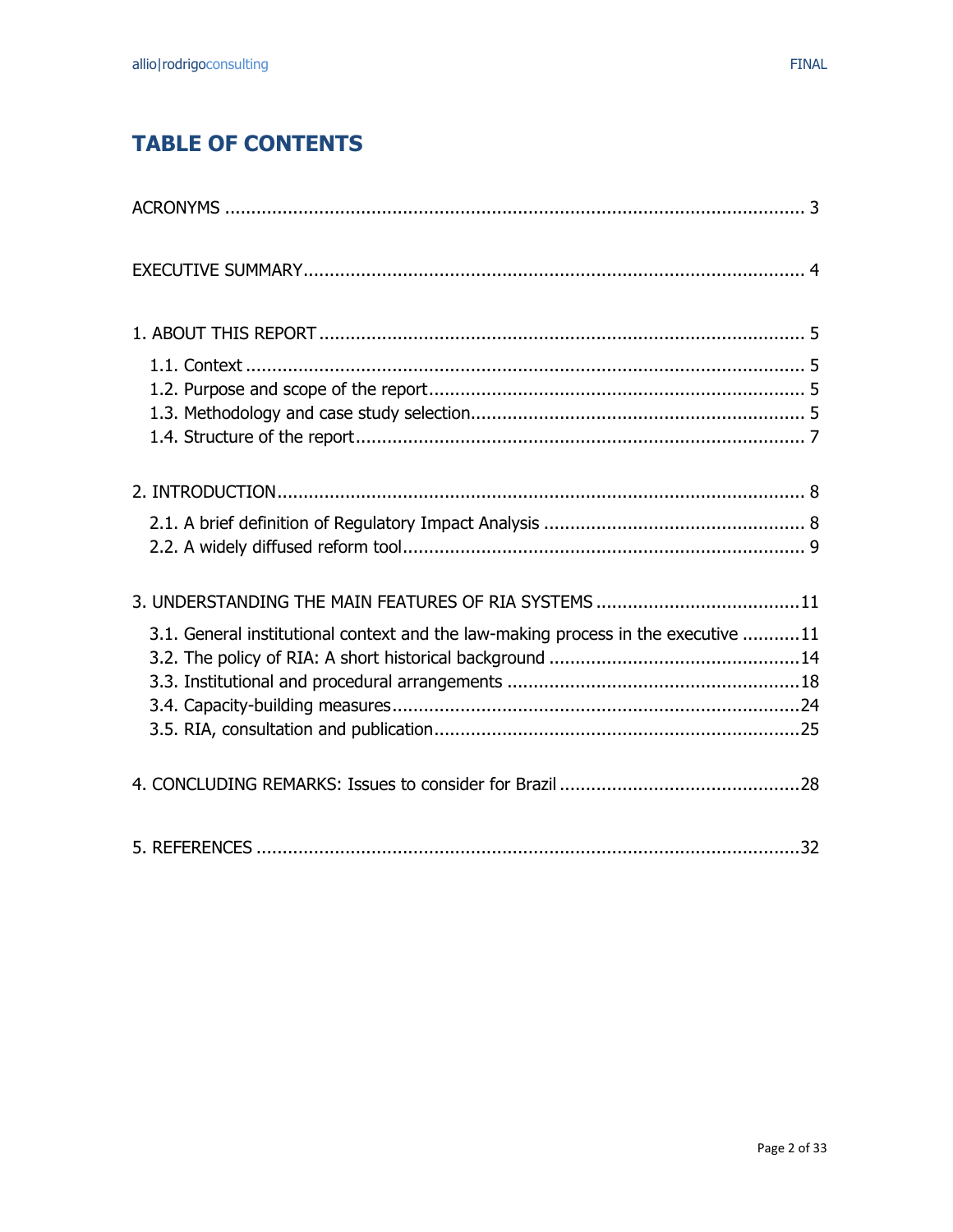<span id="page-2-0"></span>

| Actal       | : Advisory Board on Administrative Burdens (in the Netherlands)      |
|-------------|----------------------------------------------------------------------|
| <b>BIA</b>  | : Business Impact Assessment                                         |
| <b>BRU</b>  | : Better Regulation Unit (in Ireland)                                |
| <b>CBA</b>  | : Cost-Benefit Analysis                                              |
| <b>CET</b>  | : Committee for Impact Assessment (in the Dutch Government)          |
| <b>CLWP</b> | : (European) Commission Legislative and Work Programme               |
| EA          | : Environmental Assessment                                           |
| EC          | : European Commission                                                |
| EU          | : European Union                                                     |
| DG          | : Directorate-General (of the European Commission)                   |
| <b>IAK</b>  | : Integrated Impact Assessment (in Dutch)                            |
| IAB         | : Impact Assessment Board (in the European Commission)               |
| <b>IIA</b>  | : Inter-Institutional Agreement                                      |
| <b>ISC</b>  | : Inter-Service Consultation (in the European Commission)            |
| <b>NRCC</b> | : National Regulatory Control Council (in Germany)                   |
| <b>OECD</b> | : Organisation for the Economic Cooperation and Development          |
| <b>OPC</b>  | : Office of the Parliamentary Counsel to the Government (in Ireland) |
| P&A         | : Practicability and Enforcement Assessment                          |
| <b>RIA</b>  | : Regulatory Impact Analysis                                         |
| <b>SCM</b>  | : Standard Cost Model                                                |
| SecGen      | : Secretariat-General (of the European Commission)                   |
| <b>SMEs</b> | : Small and Medium-sized Enterprises                                 |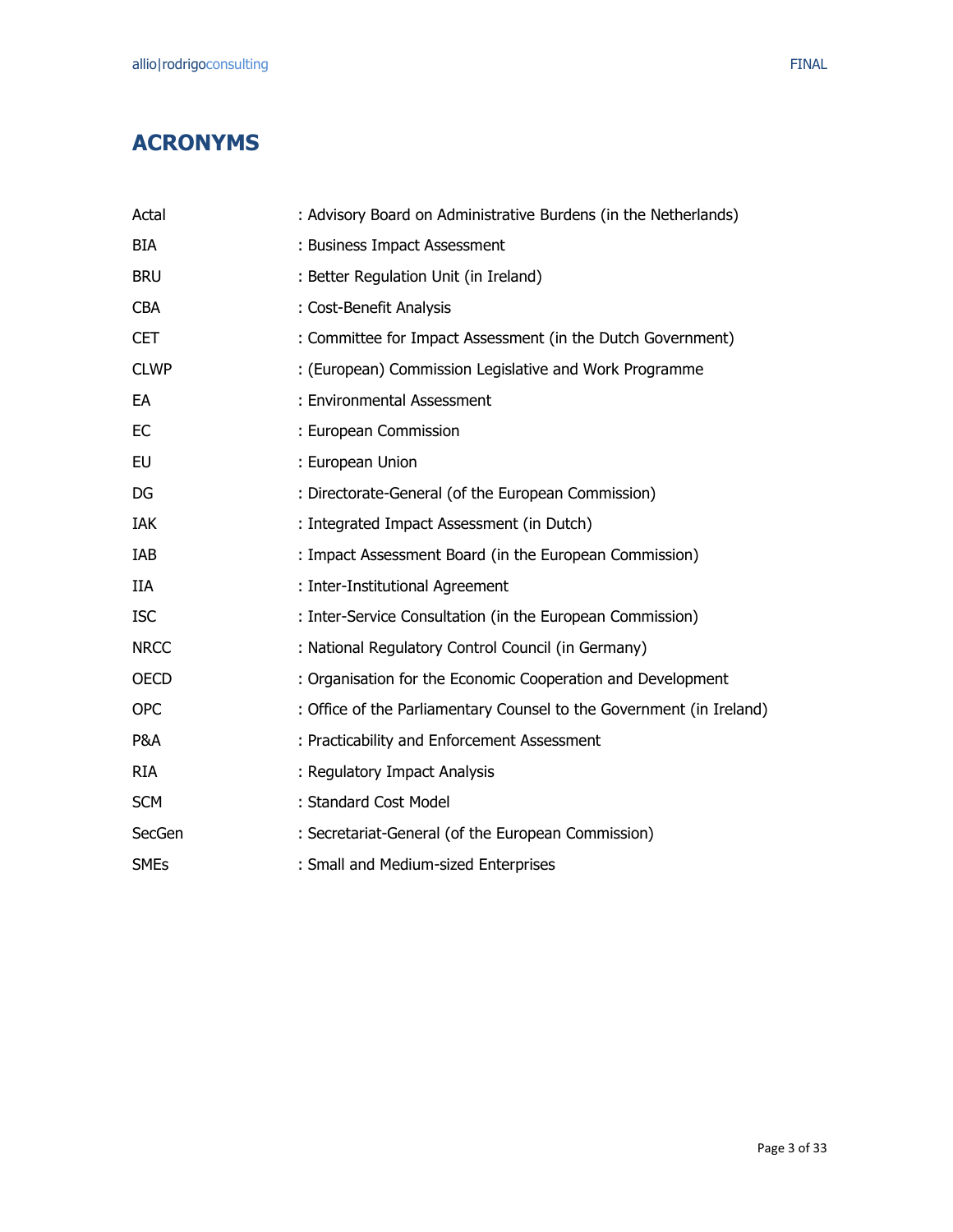## <span id="page-3-0"></span>**EXECUTIVE SUMMARY**

- This paper provides a comparative analysis of selected institutional and procedural arrangements related to Regulatory Impact Analysis (RIA), as they have been developed in four European executives – the European Commission, and the governments in Germany, Ireland and the Netherlands. As such, the paper contributes to the efforts of the Brazilian government to design effective RIA practices.
- RIA can be defined as the analytical report that informs decision-makers as well as the underlying process seeking higher rationalisation and evidence-based policy formulation. As such, RIA critically contributes to enhancing the government's strategies to ensure participation, transparency and accountability. In various forms, RIA has experienced a global diffusion both in OECD and emerging economies.
- International comparison suggests that no single RIA model exists that can be transplanted "one-to-one" into the foreign contexts. For this reason, the review considers various elements contributing to defining both the type and performance of RIA systems, including the general institutional context; the policy steps undertaken by governments to develop the RIA system; the specific organisational solutions; and the capacity-building measures adopted.
- The review highlights several possible issues for consideration. First, the necessity for governments to embrace a wide-ranging approach when seeking to introduce and diffuse effective RIA practices. Benefits from RIA are most evident when there is harmony among various junctures of decision-making – from strategic planning and programming to budgeting, from public consultation to policy analysis and publication. Rationalising policy planning, for instance, tends to grants regulators more time to make the necessary preliminary research and initial evaluations before drafting proposals. Programming is moreover instrumental in the efficient allocation of the resources needed to perform a RIA. Starting with "quick and dirty" analyses may well be supplemented by more in-depth investigations that require time and availability of expertise. Finally, planning is also important to ensure quality oversight, if a body is called upon to screen either initial versions or the final draft of a RIA.
- Second, it is worth noting that the RIA systems examined are not necessarily grounded in binding legal basis. References to the opportunity and need to gauge the costs and benefits of policy (regulatory) interventions may rather be founded in overarching legal texts and "softlaw". The widely diffused "adoption vs. capability gap" (according to which RIA requirements remain on paper and do not translate into operational practices) can be filled by continuous specialised training, targeted human resources management and dissemination of expertise across the administration.
- Third, transparency and publication are two very powerful leverages to ensure ever growing RIA quality. Like the presence of individual (independent) oversight bodies – be they either internal or external to the government, making RIA documents public contributes to the overall quality control "function". By that is meant the desirability to diversify the sources of control and also to differentiate the timing in which such checks occur – a multiple-actor and multiple-staged process.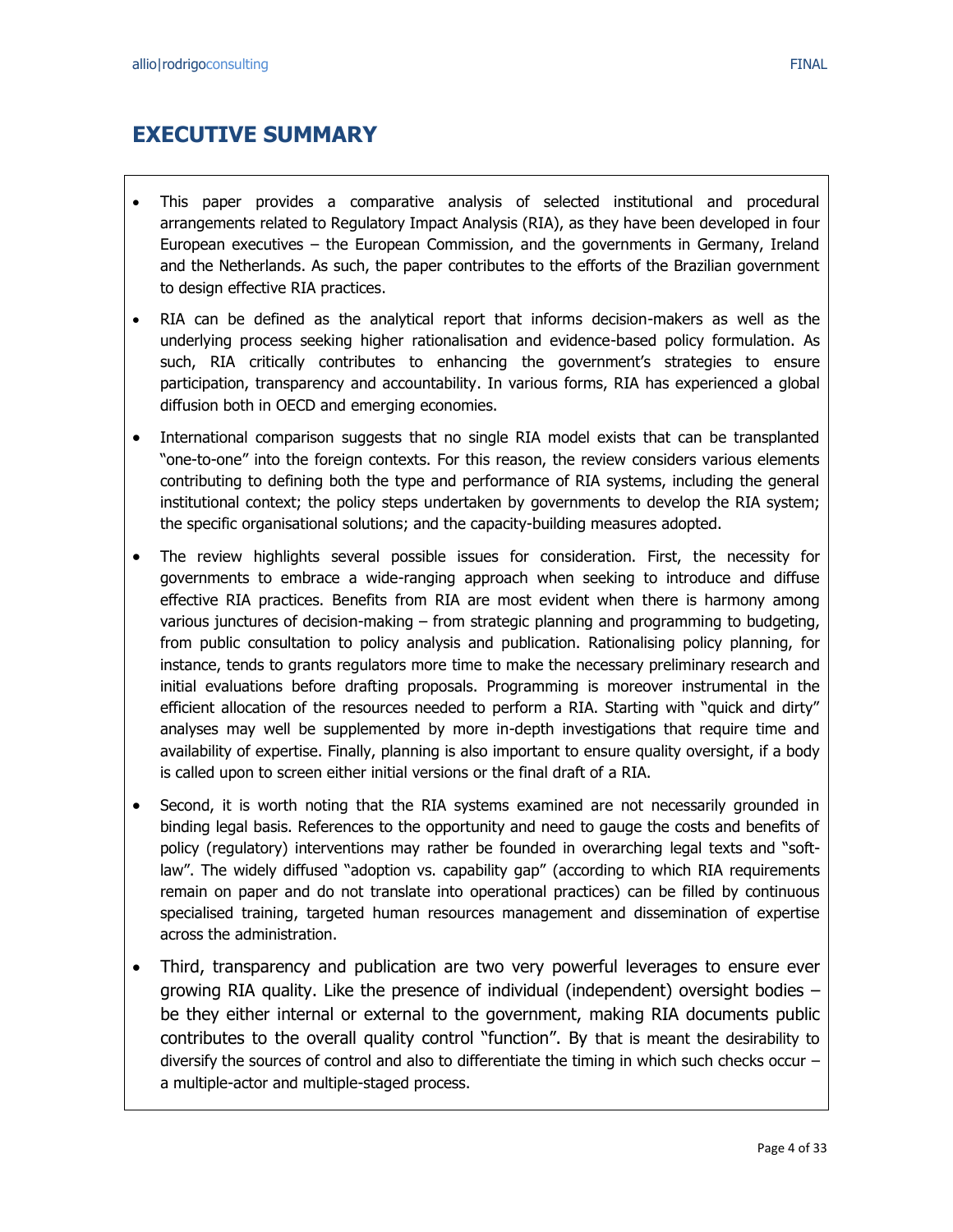## <span id="page-4-0"></span>**1. ABOUT THIS REPORT**

## <span id="page-4-1"></span>**1.1. CONTEXT**

The Brazilian government is committed to improving quality of regulation at the federal level. International experience indicates that the institutionalization of a number of regulatory tools and practices is a pre-requisite for successful reforms. Among such tools, Regulatory Impact Analysis (RIA) helps public managers make their decisions following a structured, logical and evidence-based approach. For this reason, the Brazilian government is considering experiences with RIA in selected European Union (EU) Member States from which drawing useful lesson that can be applied to the domestic decision-making process.

This paper is a deliverable of the Dialogue on "Regulatory policies", a strand of the Sector Dialogues between the EU and Brazil.<sup>1</sup> This Dialogue envisages promoting a high-level international event in which senior EU and Brazilian civil servants and international experts discuss experiences with RIA in the EU. This paper serves as a background study for that discussion, to be held in Brasilia on 23-24 May 2013.

### <span id="page-4-2"></span>**1.2. PURPOSE AND SCOPE OF THE REPORT**

This paper contributes to the efforts of the Brazilian government to design effective RIA practices by providing a comparative analysis of selected institutional and procedural arrangements and experiences in four European executives.

The identification of key features in each of the four case studies is not geared towards producing operational recommendations. Rather, the main purpose is to highlight some success factors that, adequately adapted to the Brazilian context and needs, are likely to support the efforts already undertaken by the Brazilian government.

Because it falls outside its scope, the paper does not cover the role played by parliaments in developing and running the RIA system in the selected jurisdictions.

### <span id="page-4-3"></span>**1.3. METHODOLOGY AND CASE STUDY SELECTION**

Reflecting the core nature of the EU-Brazil Sector Dialogues, the paper relies on elements of the peer-review and benchmarking approach. "Benchmarking" good practices fosters mutual learning processes and contributes to convergence of international practices from a "race-to-the-top" approach. The identification of best practices goes beyond simple comparison of indicators as it deals with the possible factors and mechanisms underlying differences in organisation, procedure and performance. A best practice can be identified only within the context at hand.

 $\overline{a}$ 

<sup>&</sup>lt;sup>1</sup> See [http://www.dialogossetoriais.org/.](http://www.dialogossetoriais.org/)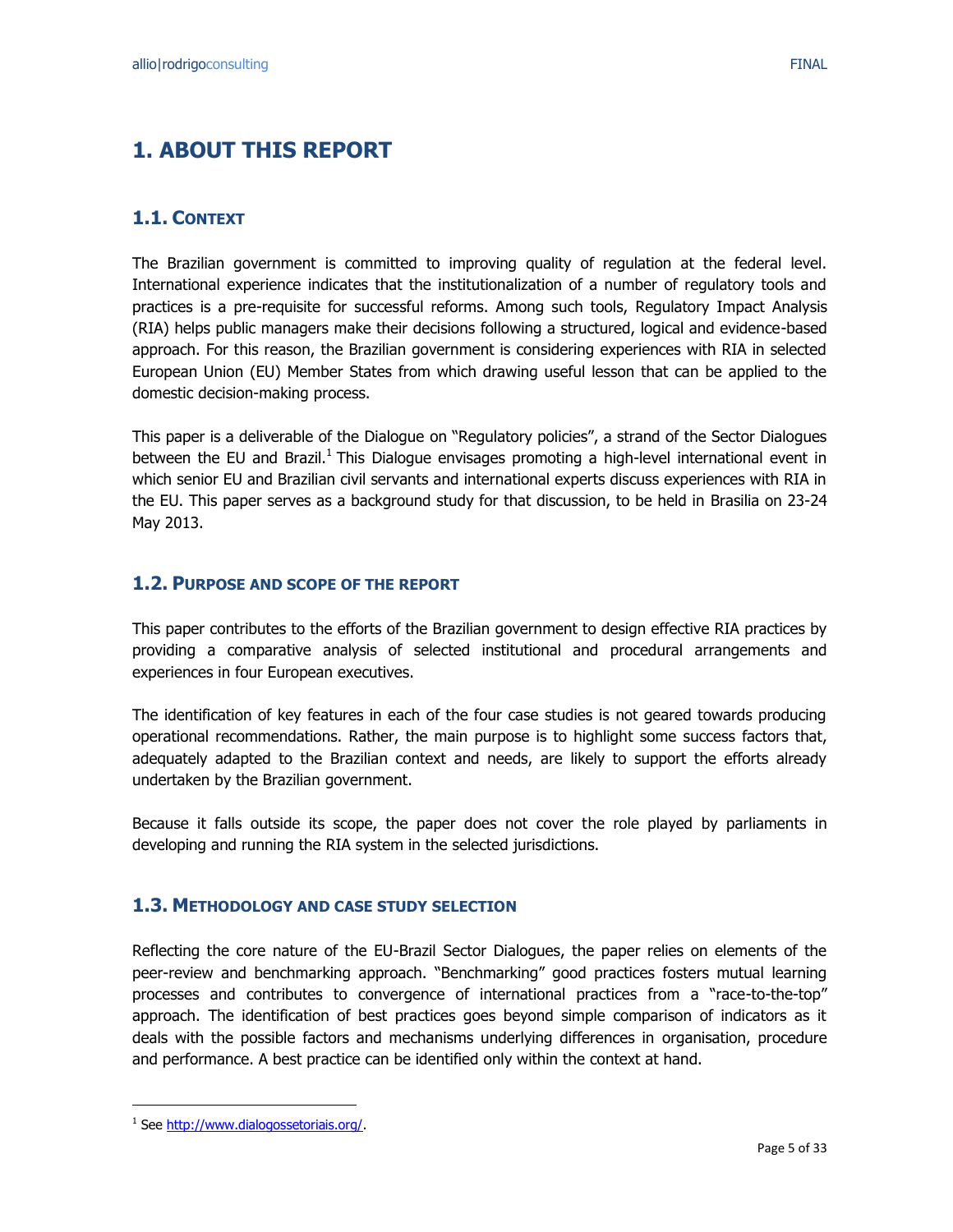$\overline{a}$ 

The underlying assumption informing the comparative analysis of the paper is that pre-designed, ready-made solutions for "the best RIA model" do not exist. As international (academic) literature and practice show, the administrative and bureaucratic context does matter (Radaelli, 2005), and acknowledging this is an unavoidable pre-requisite for sustainable successful reforms. For this reason, the paper looks particularly into the underlying mechanisms which, engraved in each context, are likely to produce relevant organisational, procedural and performance solutions. In other words, the paper presents the case studies in such a way that they highlight why a certain RIA system works the way it works in that jurisdiction.

This study compares the RIA systems in four executives – the European Commission, and the governments in Germany, Ireland and the Netherlands. A number of reasons have informed this choice:

- The one established by the European Commission is considered by many observers one among the better performing RIA systems in the EU. $^2$  Besides such performance benchmark, the Commission can be considered a "reform champion" case also because the introduction of the integrated RIA system in 2002 both embodied and triggered a radical re-organisation of the internal organisational and procedural settings (Allio, 2009). This may be compared with other examples where RIA has not affected the shape of executive law-making to the same extent.<sup>3</sup>
- Among the examples considered, the German system is the earliest introduced and one of the earliest on the continent. Germany is further an interesting case study because of the federal and corporatist nature of the system, where the search for consensus and the importance of (to a great extent informal) consultation practices has a clear impact on the strategy to introduce more evidence-based approaches through RIA.
- Ireland provides an interesting case of possible "good–but" experiences. While starting relatively late with its RIA reform (and not without external prompting from the OECD and the EU), the Irish Government has for a few years shone for fast learning and commitment to innovative arrangements. Yet, the change in the political context and in key political figures has to a certain extent slowed down the pace of system implementation. Also such experiences may serve as valuable cases studies to draw lessons from.
- The Netherlands shines especially for its long-standing commitment to develop methods for assessing concern that are close to the business community  $-$  the burden of "red tape" first of all and also wider "irritation" compliance costs more recently. The Dutch calculation methodology (the so-called Standard Cost Model, SCM) has inspired several other countries in Europe and internationally, as much as the commitment to set quantitative reduction targets for simplifying and streamlining business environment. The Dutch government has extended the approach to also cover other sectors of society, including burdens on the citizens and the public bodies  $-$  a step that other jurisdictions have not taken with the same commitment.

<sup>&</sup>lt;sup>2</sup> Together with the UK system in particular. For a recent comparison of the two, see for instance Fritsch et al. (2012).

 $3$  It can also be argued that in Germany, too, the institution of an independent oversight body (the National Regulatory Control Council) constituted a significant deviation from established paradigms.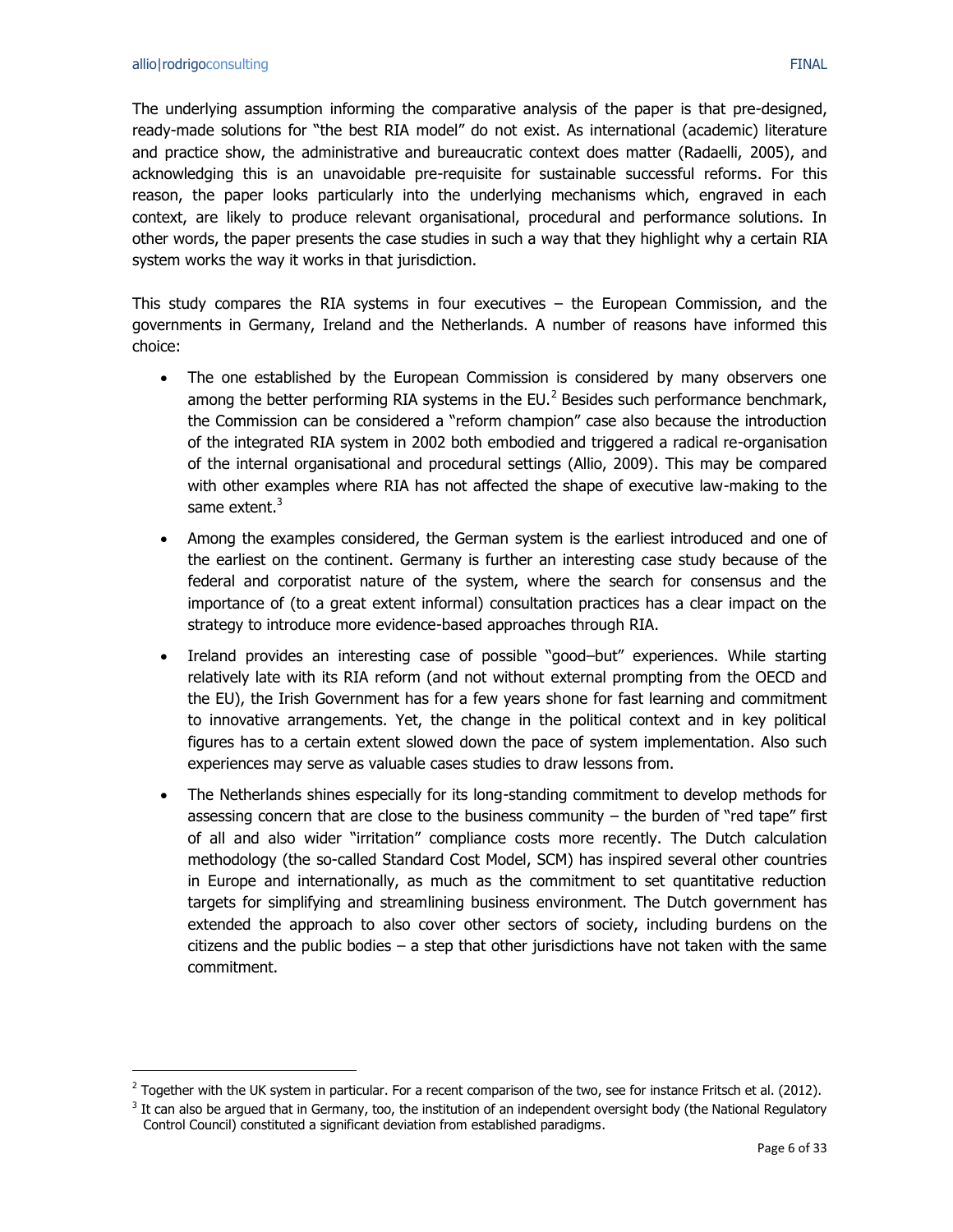When preparing this paper, the author has drawn from both primary sources (for instance those available on official websites) and secondary sources, including official studies and reports by governments and international organisations as well as academic literature.

## <span id="page-6-0"></span>**1.4. STRUCTURE OF THE REPORT**

The next chapter delineates the notion of RIA as understood in this paper, essentially drawing from the definition elaborated by the OECD over the past two decades. It also shortly sketches the evolution and diffusion of RIA internationally.

Chapter 3 offers a systematic comparative analysis of some of the main traits that shape a RIA system in the executive branch. With reference to the four case studies selected, that Chapter provides a description of:

- the general institutional features characterising the executive and the main steps in the process of preparing and adopting government legislation;
- past and current practices with evidence-based decision-making in general, and RIA in particular;
- the type of institutional and procedural arrangements introduced in the executive to support RIA-based policy formulation;
- the existence of tailored training programmes on RIA to both consolidate the tool in the modus operandi of regulators and to improve the performance of the overall system; and
- the interface between evidence-based decision-making (through RIA) on the one hand, and participation (public consultation) and transparency (publication policies) on the other hand.

The paper concludes with a number of issues that Brazil may consider retaining in its efforts to further consolidate knowledge of possible success factors for RIA reform in the federal executive.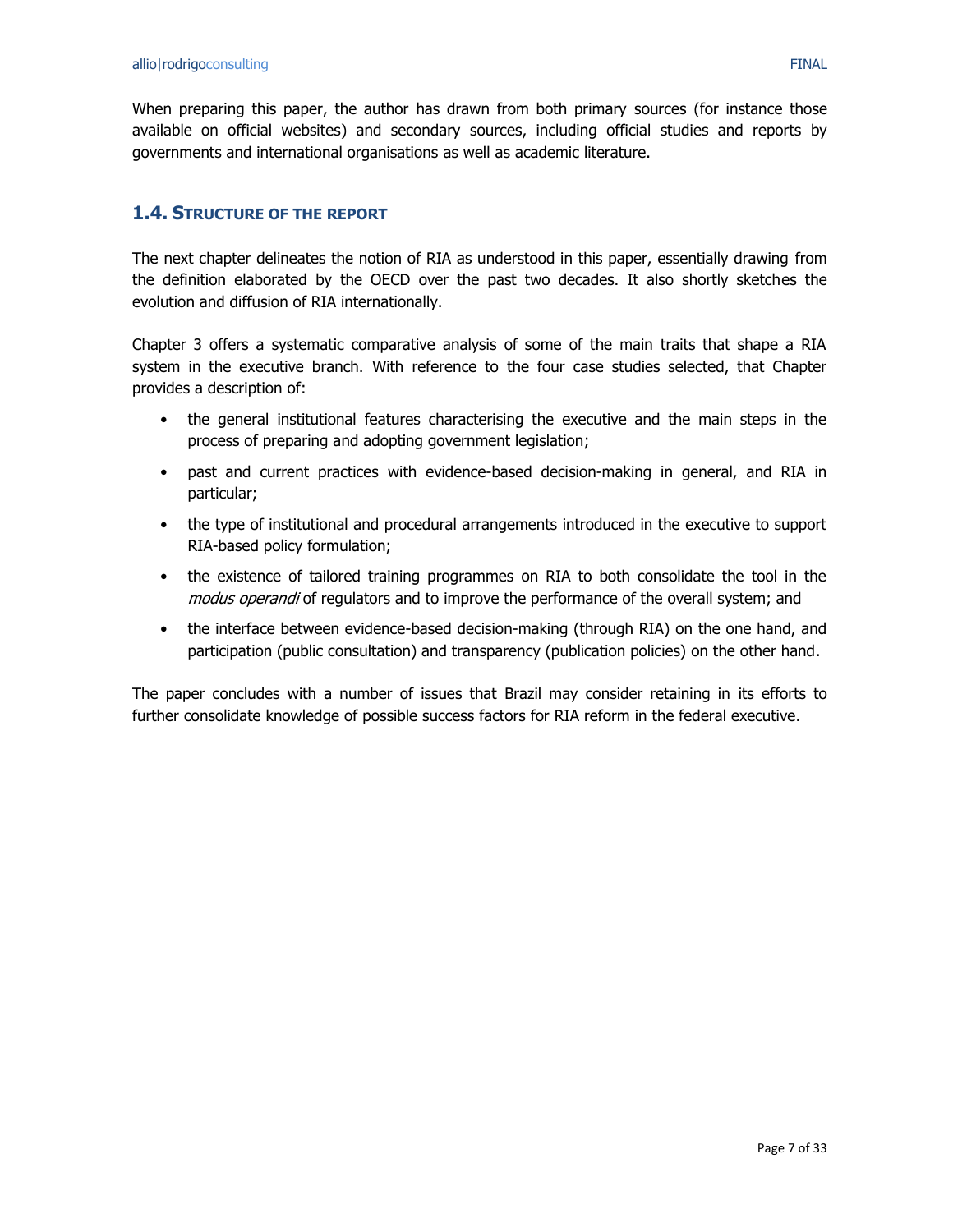## <span id="page-7-0"></span>**2. INTRODUCTION**

### <span id="page-7-1"></span>**2.1. A BRIEF DEFINITION OF REGULATORY IMPACT ANALYSIS**

Regulatory Impact Analysis (RIA) has become a buzz word in regulatory reform circles and also politically RIA tends to sell particularly well. Already almost a decade ago, nonetheless, warning voices were raised about the nature of the beast: not everything labelled RIA defines the same thing everywhere, and different actors may well call the same things in different way. The diffusion of the tool across the world since the end of the 1990s conceals a variety of outputs and famous is the remark that "to adopt the same idea does not mean convergence in actual action. A new 'bottle' may contain either old or new wine, or (...) even no wine at all." (Radaelli, 2005:926)

It is hence necessary to define what this paper understands with RIA. One way of doing so is to rely on the approach taken by the Organisation for the Economic Cooperation and Development (OECD) over the past 25 years.

The 2012 OECD Recommendation on Regulatory Policy and Governance (OECD, 2012:4) calls on countries to

- "integrate [RIA] into the early stages of the policy process for the formulation of new regulatory proposals";
- "clearly identify policy goals, and evaluate if regulation is necessary and how it can be most effective and efficient in achieving those goals"; and
- "consider means other than regulation and identify the trade-offs of the different approaches analysed to identify the best approach."

The OECD has been recommending the use of RIA since 1995 with a *Council Recommendation on* Improving the Quality of Government Regulation (OECD, 1995). The 1997 OECD Report on Requlatory Impact Analysis: Best Practice in OECD Countries (OECD, 1997) set out a first list of lessons to be drawn from international positive experiences with RIA. The 2005 Guiding Principles for Regulatory Quality and Performance (OECD, 2005) reiterated the essential requirement that regulations should be systematically assessed to ensure that they meet their intended objectives efficiently and effectively in a changing and complex world.

In all these contributions, the dual nature of RIA has progressively but surely come to the surface. While RIA finds expression in an analytical report that supports decision-makers, the notion of RIA should be understood more widely as an integral part of the regulatory reform programme, embracing an institutional, organisational and procedural dimension. RIA is very much a *process* of evidence-based decision-making. Hence,

"RIA aims to be both a tool and a decision process for informing political decision makers on whether and how to regulate to achieve public policy goals. As a tool supporting decision making, RIA systematically examines the potential impacts of government actions by asking questions about the costs and benefits; how effective will the action be achieving its policy goals and; whether there are superior alternative approaches available to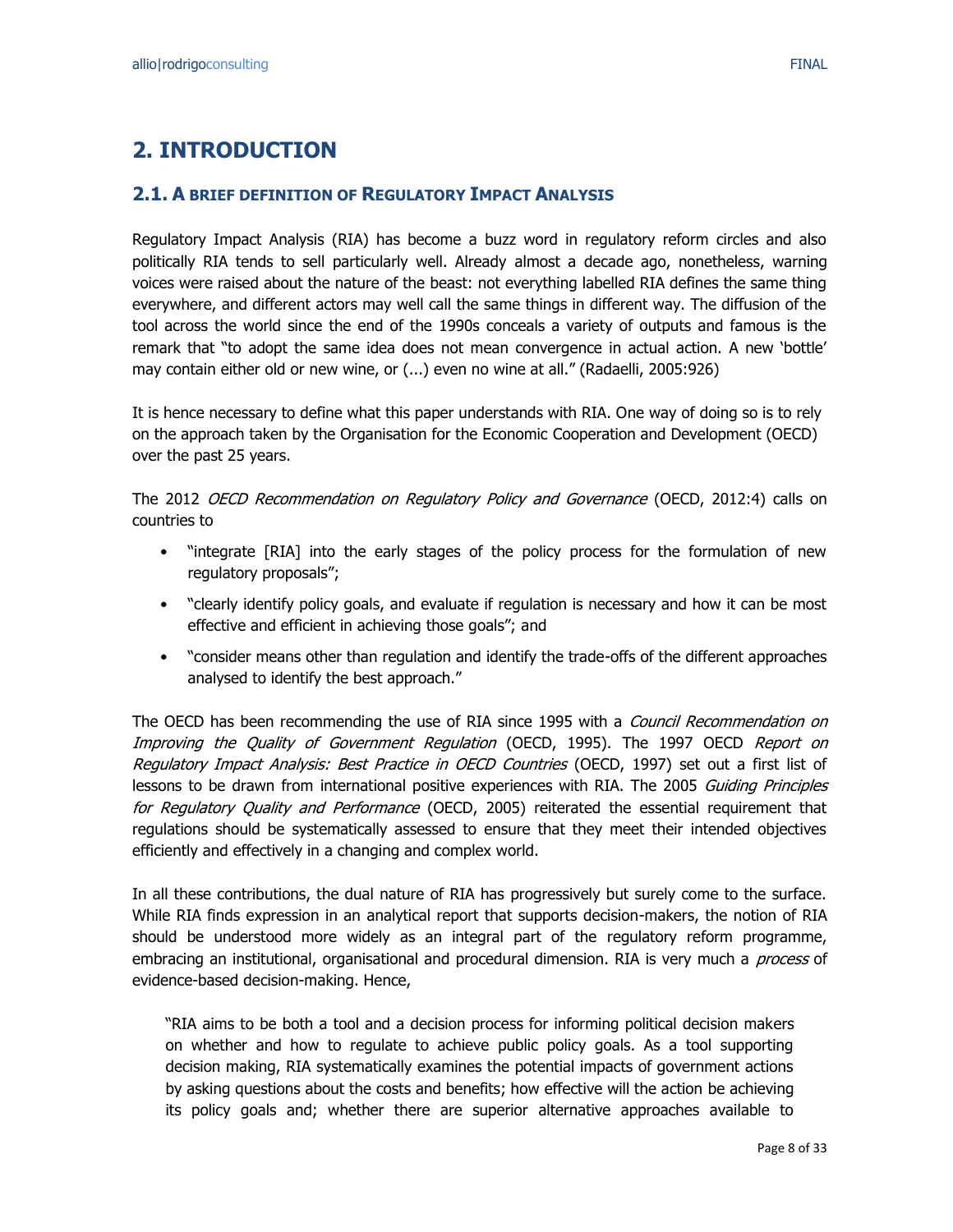governments. As a decision process, RIA is integrated with systems for consultation, policy development and rule making within government in order to communicate information  $ex$ ante about the expected effects of regulatory proposals at a time and in a form that can be used by decision makers, and also ex post to assist governments to evaluate existing regulations." (OECD, 2009:12)

The European Commission's definition follows the same approach:

"Impact assessment is a set of logical steps to be followed when you prepare policy proposals. It is a process that prepares evidence for political decision-makers on the advantages and disadvantages of possible policy options by assessing their potential impacts. The results of this process are summarised and presented in the IA report."<sup>4</sup>

RIA is meant to assist policy-makers, it does not substitute their decisions. The completion of a RIA report is the result of a rational policy process that should follow a number of stages forming a closed "policy-cycle" (Box 1).

#### **Box 1: RIA's typical analytical steps**

Typically, fully-fledged RIA analyses should unfold as follows:

- Identification and definition of the problem;
- Spelling out of the desired objective(s);
- Elaboration of the different regulatory and non-regulatory options (including the "no action" option);
- Open and public consultation with external stakeholders and experts;
- Assessment of the likely costs, benefits and distributional effects (wherever possible in quantitative terms);
- Recommendation of the preferred option; and
- Indications on the monitoring, evaluation and reporting requirements.

As a principle, the costs of regulations should not exceed their benefits – or at least be justified by the latter. The assessment may use various methodologies, such as benefit/cost analysis, cost/effectiveness analysis, business impact analysis etc.

## <span id="page-8-0"></span>**2.2. A WIDELY DIFFUSED REFORM TOOL**

 $\overline{a}$ 

As hinted already, RIA has experienced a growing success in the past decades and various forms have been adopted internationally. In 1966, Denmark pioneered methods to assess the economic and administrative impacts on the public sector and the administrative consequences for citizens and companies. The first formal and explicit RIA dates back to the early 1970s with the inclusion of benefit / cost analysis in inflation impact assessments in the United States. Finland and Canada followed towards the end of that decade. Australia and the United Kingdom adopted RIA-type assessments in 1985. But the emergence of RIA is not limited the Anglo-Saxon countries. In

<sup>&</sup>lt;sup>4</sup> European Commission, *Impact Assessment Guidelines*, SEC(2009) 92 of 15 January 2009, at p.4.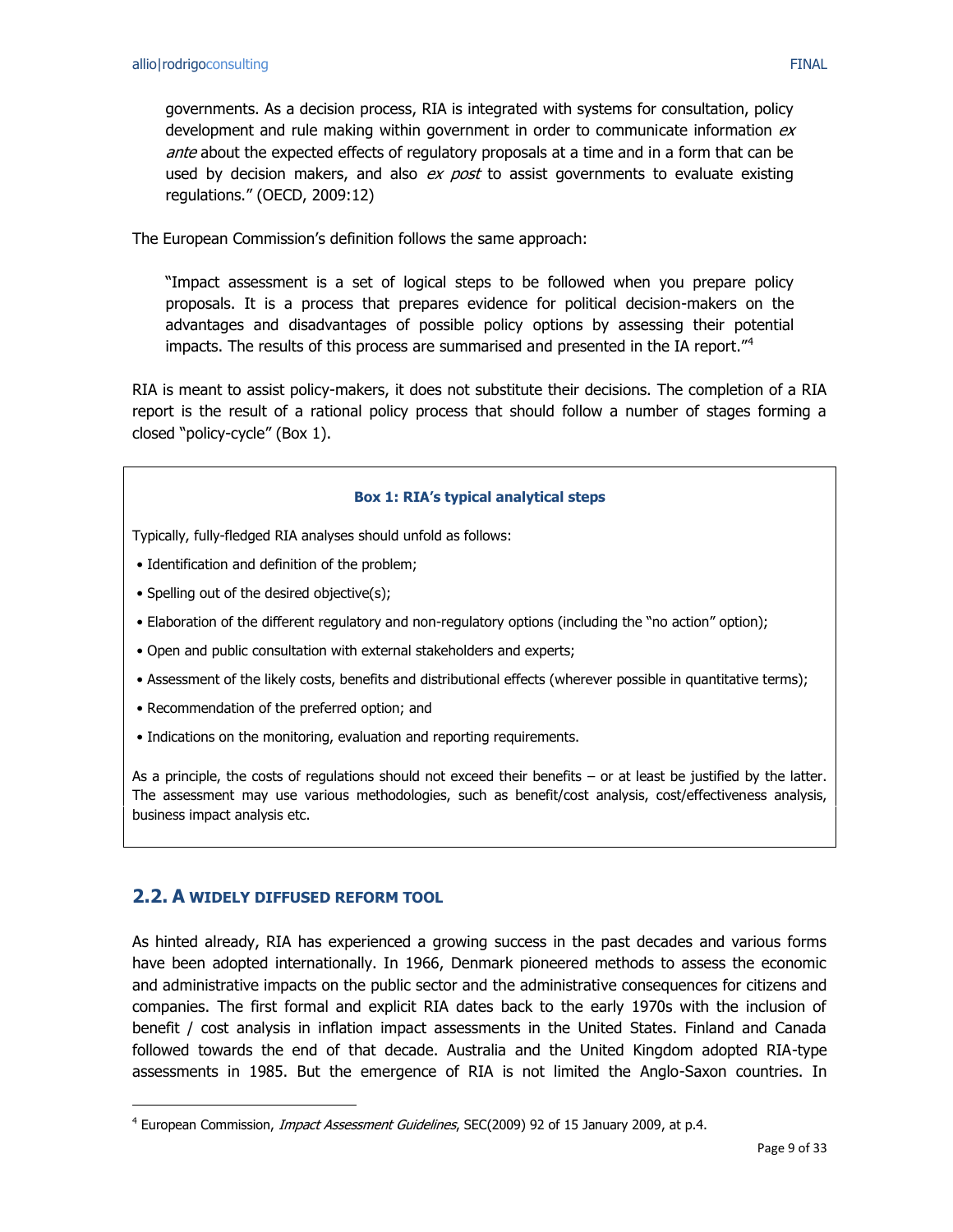continental Europe, Germany introduced early forms of RIA in 1984, the Netherlands and Sweden in

1985, Hungary in 1987, and Denmark formally in 1993. The European Commission introduced the so-called "Business Impact Assessment" in 1986, while a Directive imposes the use of impact assessment on environmental projects since 1985.<sup>5</sup>

By 1996, around half of OECD countries had formally adopted RIAs. The trend accelerated notably in 1997-1999 during the initial phase of the OECD regulatory reform programme (OECD, 1997). The EU has also had an impact with its Better Regulation agenda on a number of remaining EU countries since 2002. Within 30 years, the number of OECD countries that require RIA of new regulatory proposals has grown to embrace nearly all member countries: 31 out of 35 (Figure 1). Nowadays, 24 out of 27 EU Member States have adopted formal provisions for a systematic ex-ante appraisal of the predictable regulatory effects. Cyprus, Luxembourg and Malta are considering ways forward (De Francesco, 2012).



**Figure 1: Adoption of RIA in OECD countries**

Note: this represents the trend in the number of countries with a formal requirement for regulatory impact analysis (beyond a simple budget or fiscal impact).

Source: <http://www.oecd.org/gov/regulatory-policy/ria.htm>

Nonetheless, adopting RIA is not straight-forward story. The tool has often been resisted or poorly applied for a variety of reasons, including a political concern that it may substitute for policy-making and claims that it constitutes an additional heavy burden on already hard pressed officials (Jacobs, 2006; OECD, 2007).

 $\overline{a}$ 

<sup>&</sup>lt;sup>5</sup> [http://ec.europa.eu/environment/eia/eia-legalcontext.htm.](http://ec.europa.eu/environment/eia/eia-legalcontext.htm)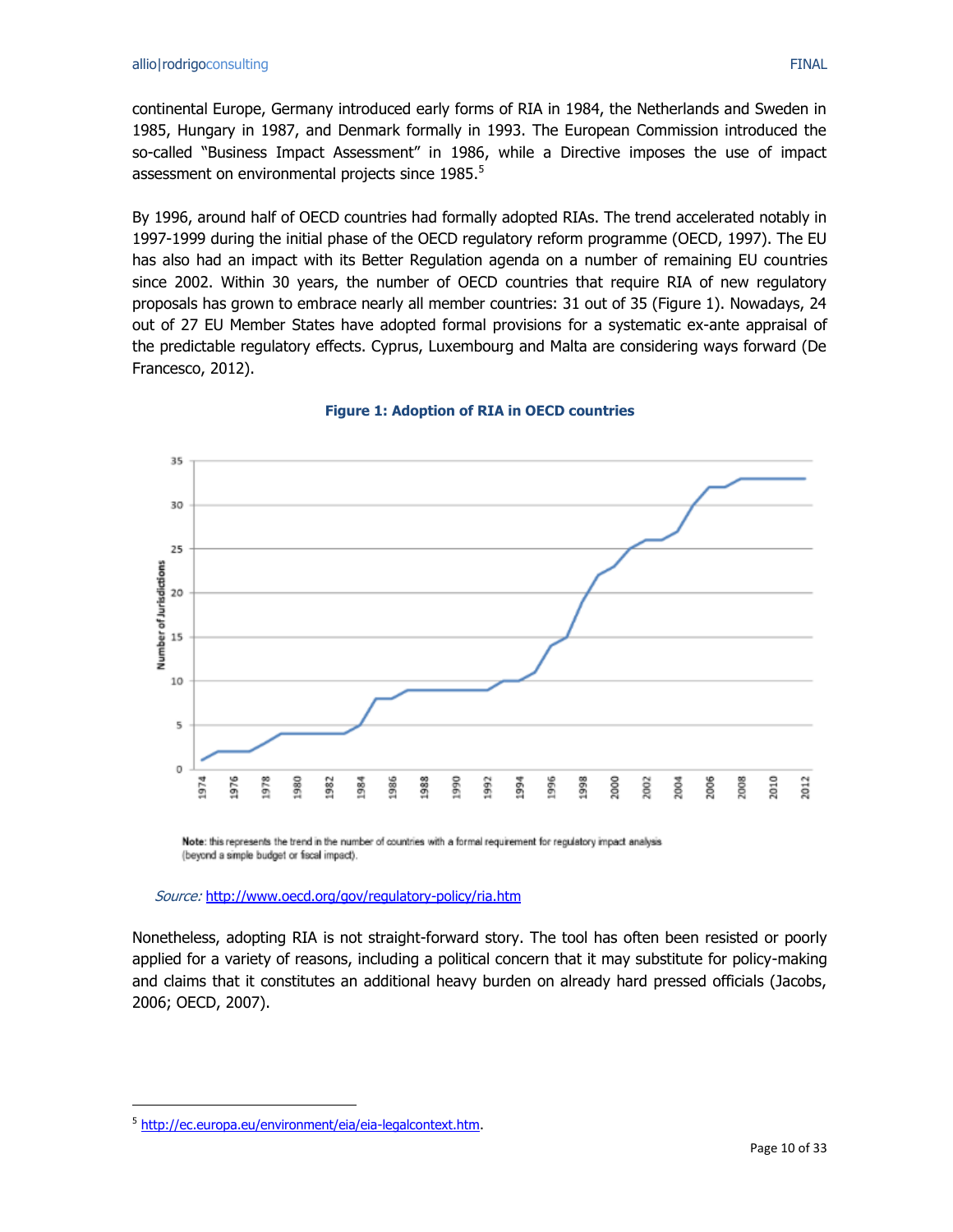## <span id="page-10-0"></span>**3. UNDERSTANDING THE MAIN FEATURES OF RIA SYSTEMS**

## <span id="page-10-1"></span>**3.1. GENERAL INSTITUTIONAL CONTEXT AND THE LAW-MAKING PROCESS IN THE EXECUTIVE**

#### **a) European Commission**

While the College of the Commissioners draws from a pure inter-governmental mode, since the Treaty of Amsterdam revision of 1997 it is increasingly governed by the leadership and authority of the President of the European Commission (to more closely reflect the outcomes of the European Parliament elections). This has allegedly contributed to more cohesive policy-making in the institution, although the various Directorates-General (DGs) have a tradition of rather limited interaction and fragmentation. As it will appear evident later in the analysis, the coordination between the services has improved considerably in the last decade, not least further to the introduction of the integrated RIA system in 2002-2003 and the progressive centralisation of the task in the hand of the Secretariat-General (SecGen).

The Commission has the right of initiative to propose laws for adoption by the European Parliament and the Council of the EU (national ministers). In most cases, the Commission makes proposals to meet its obligations under the EU treaties, or because another EU institution (the European Parliament or the Council of Ministers), one or more Member States or stakeholders have asked it to act. From April 2012, EU citizens may also call on the Commission to propose laws. The principles of "subsidiarity" and "proportionality" require that the EU may legislate only where action is more effective at EU level than at national, regional or local level, and then no more than necessary to attain the agreed objectives.<sup>6</sup>

Upon the strategic priorities set out by the President of the European Commission as well as the overarching objectives indicated by the European Council and the Parliament, the Commission operates on an annual basis through it Legislative and Work Programme (CLWP). Each Commission DG then establishes a management plan in conjunction with the SecGen, translating long-term strategies into general and specific objectives. Each DG is responsible for advancing the agenda by applying impact assessment and public consultation practices.<sup>7</sup>

#### **b) Germany**

 $\ddot{\phantom{a}}$ 

The Federal Republic of Germany is a parliamentary federal democracy, established in 1949. The Basic Law (Grundgesetz) lays out the so-called "catalogue of competences", defining the legislative powers of the federation and of the *Länder*, and establishing which ones are exclusive, "concurrent" or shared competences. In practice, most legislation is adopted at the federal level, and implemented by the *Länder*, which have a relative freedom as to how they apply federal laws as well

 $6$  On the principles of subsidiarity and proportionality, see [http://europa.eu/legislation\\_summaries/glossary/subsidiarity\\_en.htm](http://europa.eu/legislation_summaries/glossary/subsidiarity_en.htm) and [http://europa.eu/legislation\\_summaries/glossary/proportionality\\_en.htm,](http://europa.eu/legislation_summaries/glossary/proportionality_en.htm) respectively.

<sup>&</sup>lt;sup>7</sup> An overview of the "Commission at work" is provided at [http://ec.europa.eu/atwork/index\\_en.htm.](http://ec.europa.eu/atwork/index_en.htm)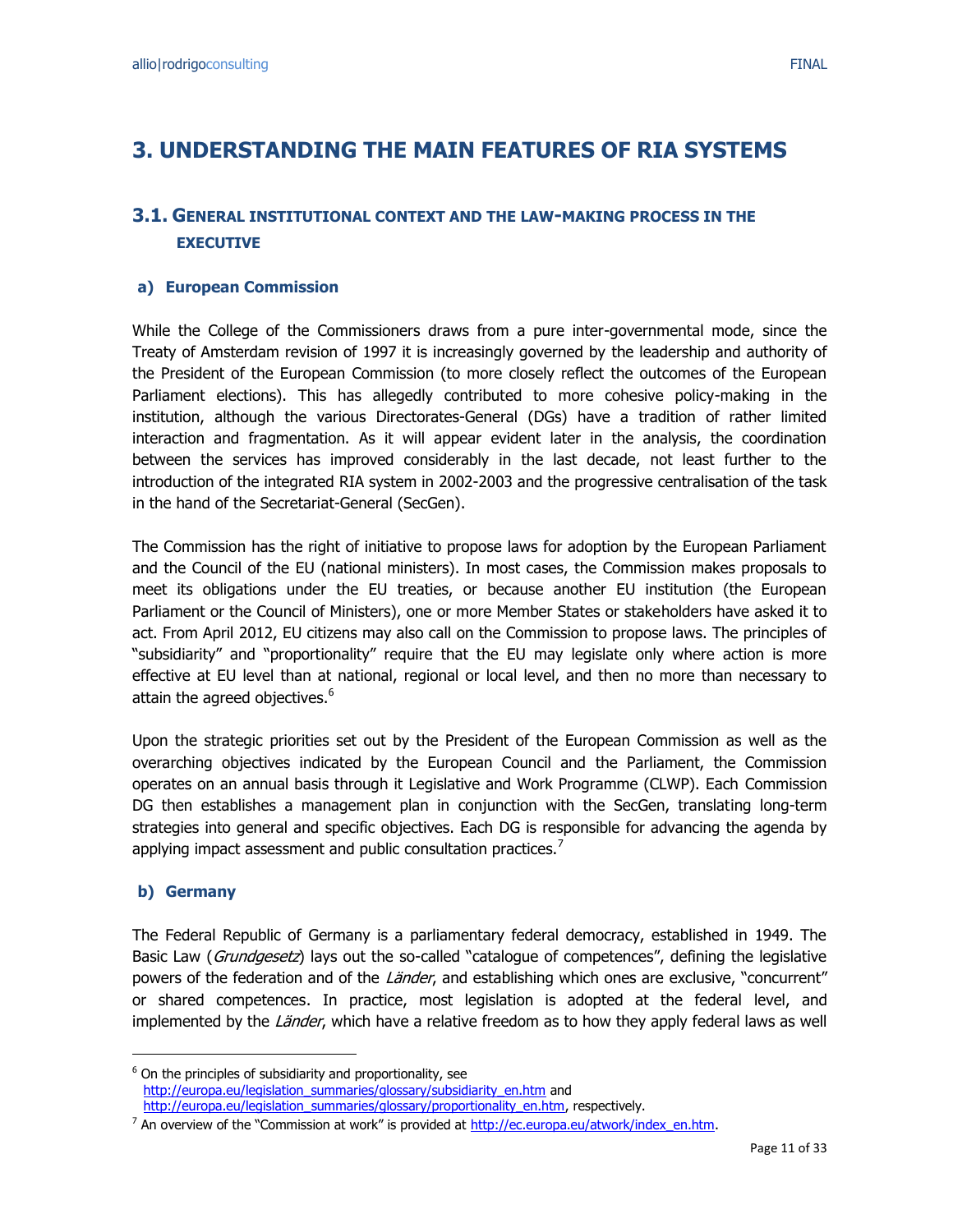as their own laws. For this reason, the German system is often called "executive federalism". Nonetheless, the *Länder* actively participate in the federal decision-making process through the Bundesrat, which is involved at an early stage of the process.

The federal executive is led by the Federal Chancellor, who is elected for a period of four years. The Chancellor bears the responsibility for government and sets the general guidelines of policy, including the number of the ministries and their portfolios. The government is formed by relatively autonomous ministries, which however are bound together by extensive and highly formalised coordination arrangements (e.g. inter-ministerial bodies and working groups) and procedures – the principal of which are the Joint Rules of Procedures (Geschäftsordnung der Bundesministerien). Within this net, the Federal Chancellery serves both as a leader and a mediator (primus inter pares role), taking into account the federal structure and the corporatist tradition of the system.

German federal civil service is characterised by a comparatively high degree of stability. Officials remain relatively long in their posts within the various parts of the administration, becoming acknowledged experts in their respective policy fields. At the same time, intense relationships are built with both counterpart administrators in the Länder and with representatives of the social partners.

Most of the legislative initiatives are elaborated and drafted by the officials in the various ministries, also those that originate from the legislative (the *Bundestag* and the *Bundesrat* have a right of initiative). Federal agencies are not directly involved in drafting legislation, and in any case they are quite closely tied with the parental ministry.

## **c) Ireland**

Since the Anglo-Irish Treaty of 1921, Ireland is partitioned into two entities: the original Irish Free State (*Eire* in Gaelic) in the south (covering 80% of the island's land area) and Northern Ireland which remained part of the United Kingdom. The Irish Constitution established "Ireland" (the former Eire) as a parliamentary republic as of 1948.

The Prime Minister (*Taoiseach*) heads the Irish government, whose members are appointed by the President and must be members of one of the Houses of Parliament. The Constitution sets the principle of collective responsibility: government approval is required for significant new or revised policies and strategies, and no bill can be drafted without prior formal approval of the Cabinet.

The main role of the Department of the *Taoiseach* is to support and advise the Prime Minister in carrying out the various duties of the office. The Department also supplies administrative support and provides the Secretariat to the Government. It plays a central role in acting as a link between the President, the Taoiseach and other government departments.

As in most other OECD countries, the departments which initiate draft legislation are responsible for preparing the RIA. There are two main phases in the preparation of draft primary legislations. First, the initiating Department officials prepare a draft memorandum and outline of the bill ("the heads of bill") along with a draft RIA. Once approval is given by government, bills are drafted by a team of specialist lawyers of the Office of the Parliamentary Counsel to the government, which provides drafting services.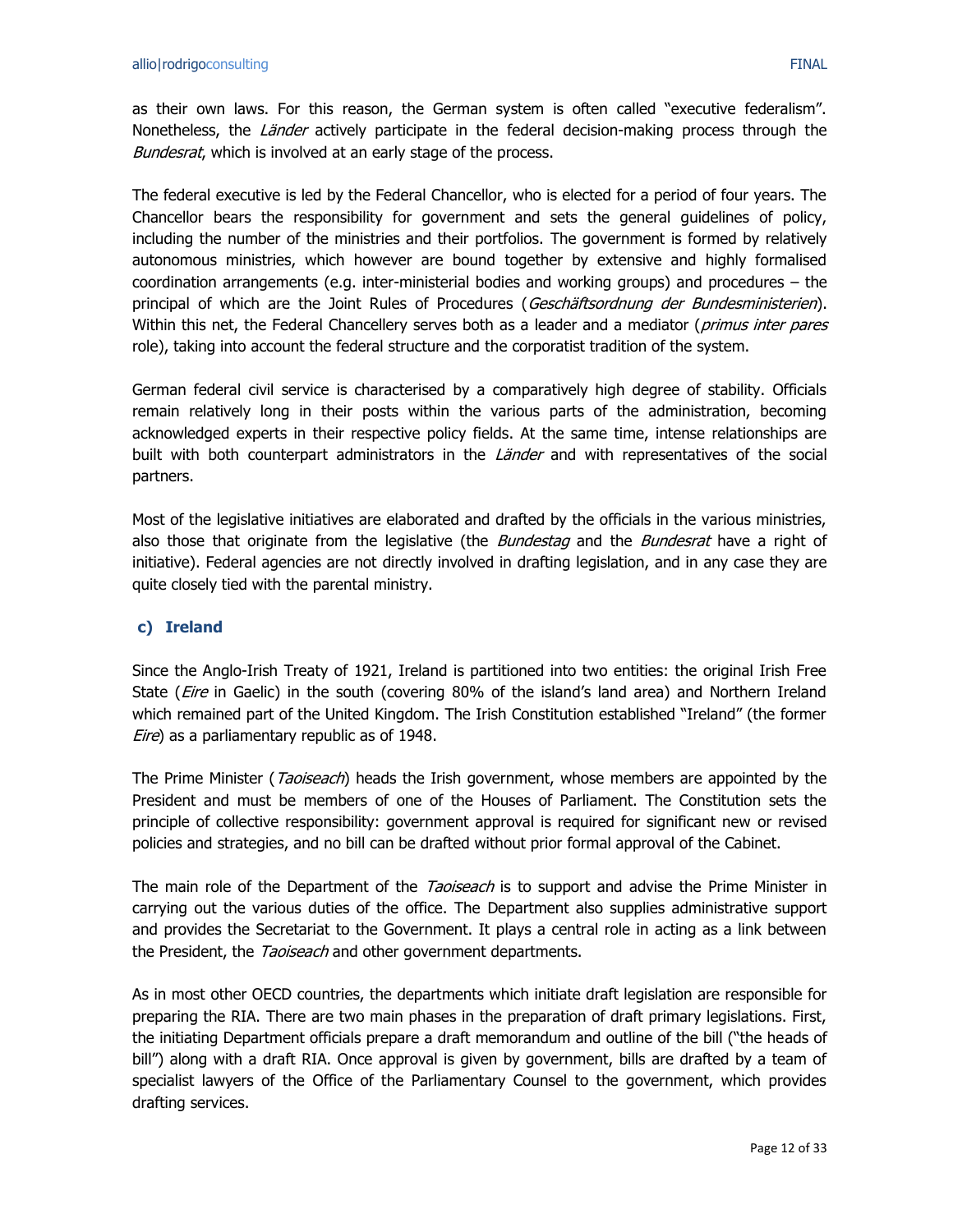There are essentially three stages in the law making process for primary legislation, detailed in the Cabinet Handbook<sup>8</sup> (OECD, 2010b:104-105):

- *Decision in principle to proceed with the development of a new bill –* The ministry prepares the draft "heads of bill" and draft RIA which, together with a draft memorandum to government, must be circulated to all departments and the Office of the Attorney General for comments at least two weeks prior to their formal submission to government.
- Draft legislation on the basis of the approved general scheme  $-$  Once the heads are approved by the government, the proponent department sends a complete file to the Office of the Parliamentary Counsel to the Government (OPC), part of the Office of the Attorney General, for the bill to be drafted. The OPC has a continuous dialogue with the policy division of the department to ensure that the final legal text reflects the intention of the proposed legislation. The evolution of a draft from idea to law is very much an iterative process. The draft, together with an updated RIA and memorandum, is circulated again to all departments for comments at least two weeks prior to their formal submission to government.
- Approval of text and publication The proponent department draws up the final memorandum setting out the proposal for legislation and the background with a clear statement of the problem to be solved and appends this to the draft bill. Since November 1999, the memorandum must also state whether or not the department has completed the regulatory quality checklist, which appears as Appendix VI of to the Cabinet Handbook. Lastly the draft bill and memorandum and appendices are presented and approved at Cabinet level.

For the preparation of secondary regulations, the principles laid down in the *Cabinet Handbook* apply but the process followed is one of custom and no set-rules exist. A minister has full responsibility for preparing secondary regulation according to the parent act. A majority of departments tend to involve the OPC for the draft, although departments may on occasion retain external expertise to assist with drafting and analysis.

## **d) The Netherlands**

 $\overline{a}$ 

The Kingdom of the Netherlands is a parliamentary constitutional monarchy. It consists of three countries: Aruba, the Dutch Antilles and the Netherlands. The latter are a unitary but decentralised state with three tiers of government.

According to the constitution, the Government is constituted by the Monarch and the ministers. Nonetheless, the Prime Minister is *de facto* the Head of government, acting as *primus inter pares* in the Council of Ministers. The Premier chairs the Council and sets the agenda of the government. She / he is also Minister of General Affairs, which takes an important role in coordinating policy and is responsible for the Government Information Service.

<sup>&</sup>lt;sup>8</sup> The Taoiseach Cabinet Handbook of 2007 can be accessed at [http://www.taoiseach.gov.ie/eng/Publications/Publications\\_Archive/Publications\\_2007/Cabinet\\_Handbook.html.](http://www.taoiseach.gov.ie/eng/Publications/Publications_Archive/Publications_2007/Cabinet_Handbook.html)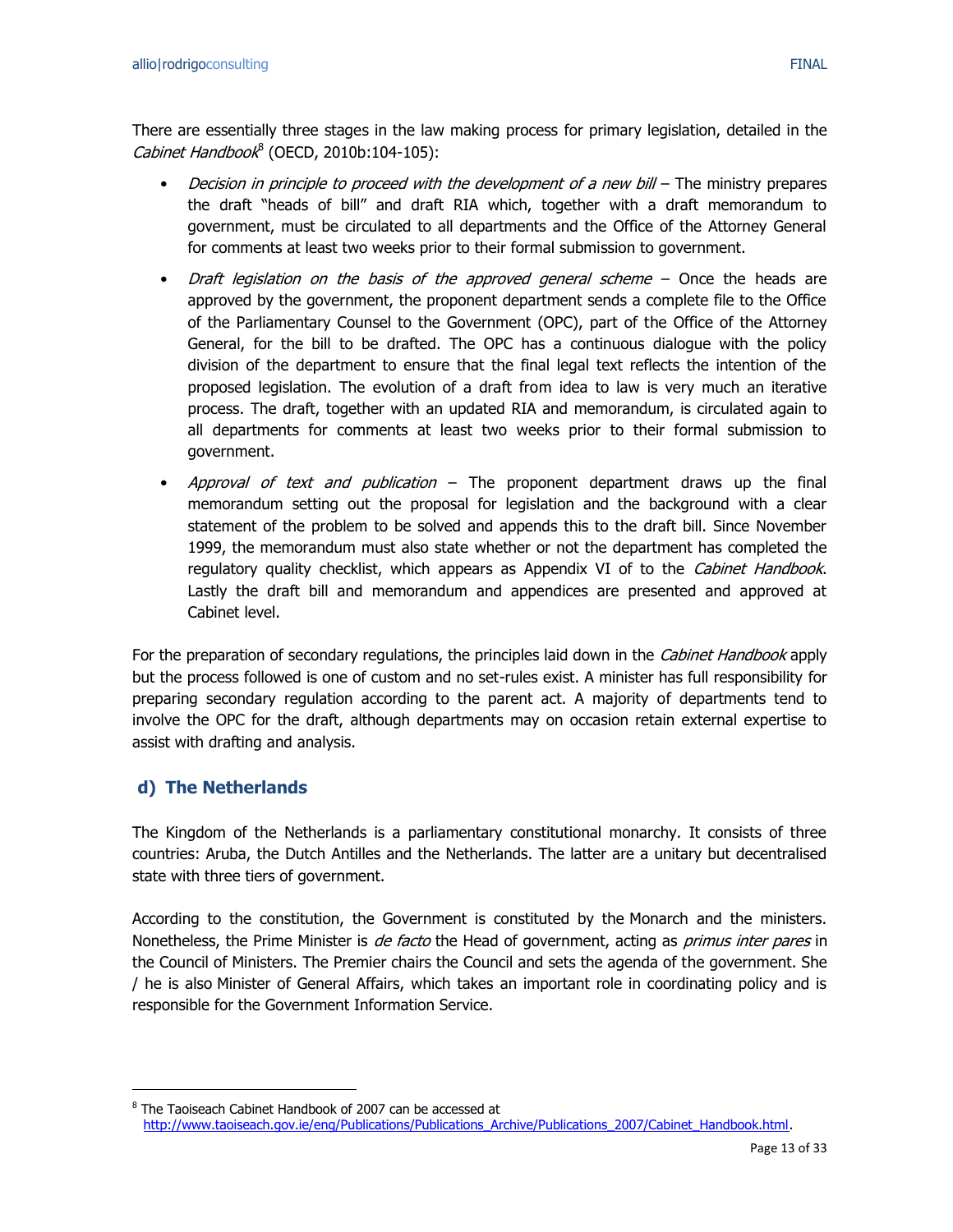The policy of the government is adopted collectively, based on a network of ministerial committees, ultimately reporting to the Council of Ministers, which meets weekly. Government's action draws from coalition agreements (*coalitieakkoord*), which set the policy framework for the four years of the electoral cycle, and annual budget plans. Policy and legislative proposals go to the relevant ministerial committees, after discussions at official level.

Each line ministry initiating a legislative proposal is responsible for the latter's overall quality, including the conduct of the RIA. Ministries are supported by the Proposed Legislation Desk which may provide general help (for example, to identify sources of data), and which checks the quality of the analyses.

Once the impact assessments have been completed, they are submitted to the Ministry of Justice for the legislative test. To enhance transparency, the results of the RIA are included into a separate paragraph in the explanatory memorandum accompanying proposed legislation. At the same time, the Ministry of Justice commissions a review of the completed impact assessments from the relevant ministries and bodies: the Regulatory Reform Group (for BIA), the Ministry of the Environment (for EA), while it reviews the P&E itself. The final part of the examination of the proposed legislation both for the legislative test and for the performed assessments - is a legislative report produced by the Ministry of Justice that states approval or disapproval. This report is sent – together with the proposed legislation – to the Council of Ministers.

## <span id="page-13-0"></span>**3.2. THE POLICY OF RIA: A SHORT HISTORICAL BACKGROUND**

## **a) The European Commission**

Provisions for RIA are included only indirectly in the EU Treaties, notably in a Protocol attached to the Amsterdam Treaty in 1996.<sup>9</sup> Legal bases for sectoral impact assessments can be found in the EU Treaty.<sup>10</sup> The most important document binding the EU institutions to carrying out RIA is the 2003 Inter-Institutional Agreement on Better Law-making,  $11$  which is accompanied by a Common Approach to Impact Assessment.<sup>12</sup>

A partial and sectoral approach to policy formulation and, consequently, to RIA characterised the Commission till the end of the 1990s. Each DG majorly involved in policy initiatives had developed its own tools and responsibility for timing and methods was fully de-centralised. Different instruments were used to assess business, environmental, gender, health, financial impacts and so on. The

 $\ddot{\phantom{a}}$ 

<sup>&</sup>lt;sup>9</sup> See Protocol on the Application of the Principles of Subsidiarity and Proportionality, in OJ C 340 of 10 November 1997.

<sup>&</sup>lt;sup>10</sup> On environmental protection, Article 6 of the consolidated Treaty on the functioning of the European Union requires that account of the sustainable development dimension is taken when defining and implementing Community policies. Article 191(3) provides that the Community must take account of the potential benefits and costs of action (or lack of action) when preparing its policies on the environment. Article 147 requires the Community to take account of the objective of a high level of employment. Articles 168 and 169 require the Community to achieve high levels of human health protection and consumer protection. Article 173 focuses on measures to improve the business environment. Finally, the Commission decided in March 2001 that any "proposal for legislation and any draft instrument to be adopted by the Commission will (…) first be scrutinised for compatibility with [the EU Charter of fundamental rights]." (EC, 2001a:3).

 $11$  OJ, C 321 of 31 December 2003, p.1.

<sup>&</sup>lt;sup>12</sup> [http://ec.europa.eu/governance/impact/docs/ii\\_common\\_approach\\_to\\_ia.pdf.](http://ec.europa.eu/governance/impact/docs/ii_common_approach_to_ia.pdf)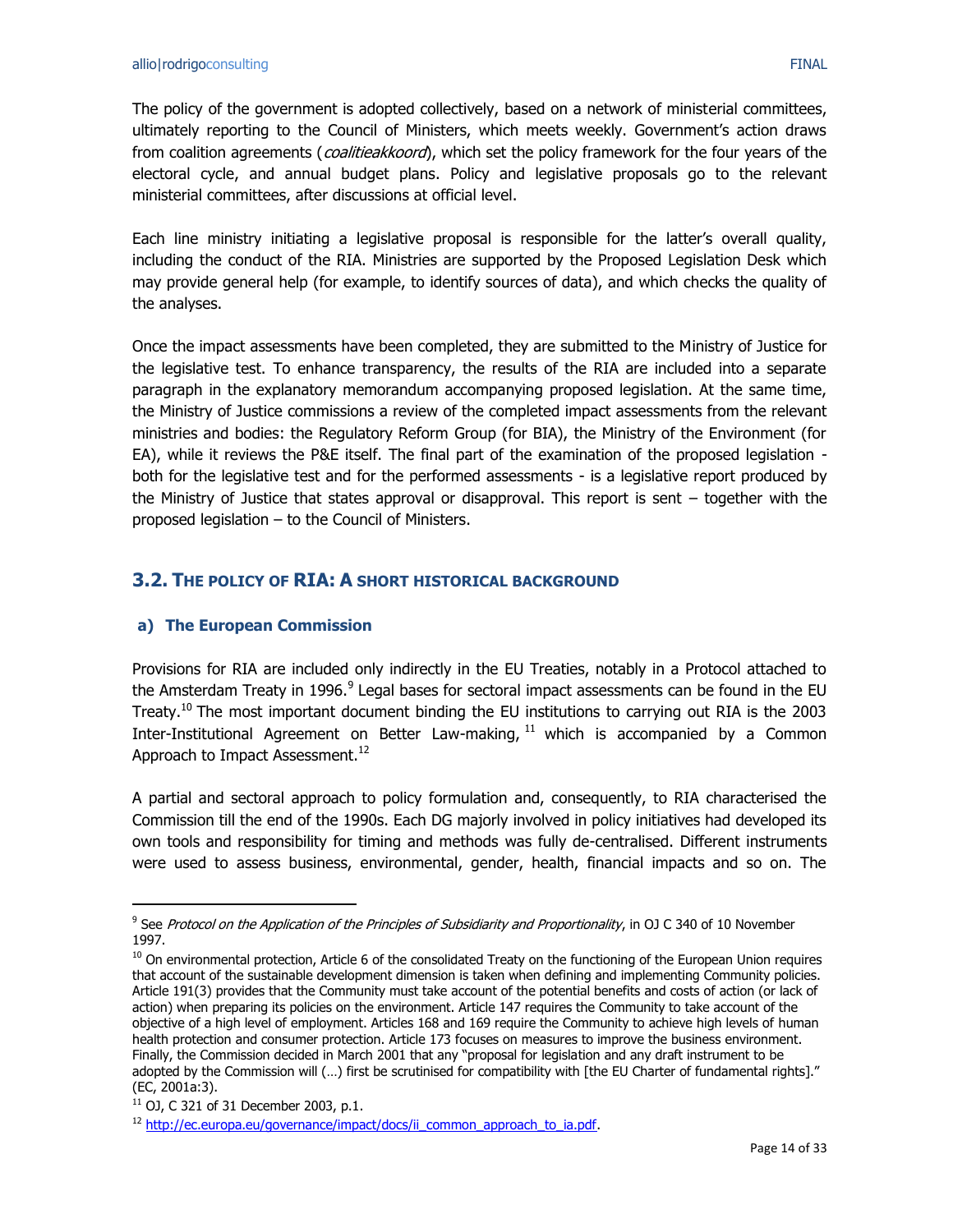$\overline{a}$ 

approach radically changed with the launch in 2002 of an "Action Plan on Better Law-making", which progressively catapulted the Commission SecGen as the sole champion for the reform agenda (Allio, 2009). In particular, DG Environment and DG Budget first, and DG Enterprise later on were brought under the umbrella of an "integrated" vision for  $RIA<sup>13</sup>$  which reflected centralised procedures and organisational arrangements. So did the SecGen coordinate the process of drafting the RIA Guidelines (of which it is the depository). Above all, it linked the RIA process to both the forward planning cycle (i.e. the yearly agenda setting of the Commission) and the budgetary cycle. And in 2007, an internal oversight body – the Impact Assessment Board – was created within the SecGen to check the quality of draft RIAs. The SecGen also coordinates the machinery of inter-service consultation and manages the Commission policy on transparency and access to documents.

Over the years, the Commission reform agenda has changed in rationale, shifting for instance from a "governance-driven" towards a "competitiveness-oriented" approach in 2005 – most notably by recalibrating Better Regulation onto "Growth and Jobs".<sup>14</sup> The consequences for IA were that  $-$  to paraphrase George Orwell – while keeping the integrated approach, the economic and competitiveness impacts of a proposal were somehow considered as "more equal" than the other two categories to be assessed, namely the social and environmental impacts (Allio, 2010:77). Organisationally, most political weight on Better Regulation and IA was allocated in the hand of the Vice-President of the Commission in charge of Industrial Affairs.

In 2009, the President of the Commission took direct political leadership and responsibility for the reform programme.<sup>15</sup> The new "Smart Regulation"<sup>16</sup> course not only reaffirmed the commitment to maintain pressure on reducing administrative burdens from EU legislation. It also expressly sought to "join up" the policy cycle's extremes: more attention has been put to developing postimplementation reviews, also in relation to a further enhanced *ex ante* assessment system. The resulting 2010 Communication on Smart Regulation has hence introduced new simplification and evaluation tools such as the so-called "fitness checks".<sup>17</sup>

The Commission formally and officially speaks of "Impact assessment" (instead of "regulatory" impact assessment)<sup>18</sup> because the scope of application of the system covers both the legislative proposals and non-legislative proposals (in particular White Papers, action plans, expenditure programmes) included in the annual Legislative and Work Programme. Since 2009, the Commission considers assessing also "major" implementing decisions (undergoing the so-called "comitology" procedure), which fall outside the CLWP.

 $<sup>13</sup>$  The attribute "integrated" denotes that all Commission services shall follow the same approach, consisting on a</sup> single template considering the economic, social and environmental impacts of the proposal.

<sup>&</sup>lt;sup>14</sup> European Commission, *Better Regulation for Growth and Jobs in the European Union*, COM(2005) 97 final of 16 March 2005.

<sup>15</sup> [http://europa.eu/rapid/pressReleasesAction.do?reference=SPEECH/09/400&format=HTML&aged=0&language=](http://europa.eu/rapid/pressReleasesAction.do?reference=SPEECH/09/400&format=HTML&aged=0&language=%20EN&guiLanguage=en) 

[EN&guiLanguage=en](http://europa.eu/rapid/pressReleasesAction.do?reference=SPEECH/09/400&format=HTML&aged=0&language=%20EN&guiLanguage=en); and President Barroso's Political Guidelines for the Next Commission, 2009.

<sup>&</sup>lt;sup>16</sup> European Commission, Smart Regulation in the European Union, COM(2010) 543 final of 10 October 2010. See also the general Commission wepage [http://ec.europa.eu/governance/better\\_regulation/index\\_en.htm.](http://ec.europa.eu/governance/better_regulation/index_en.htm)

 $17$  European Commission, *EU regulatory fitness*, COM(2012) 746 final of 12 December 2012.

 $<sup>18</sup>$  For consistency across the various sections, however, this report will refers to RIAs throughout.</sup>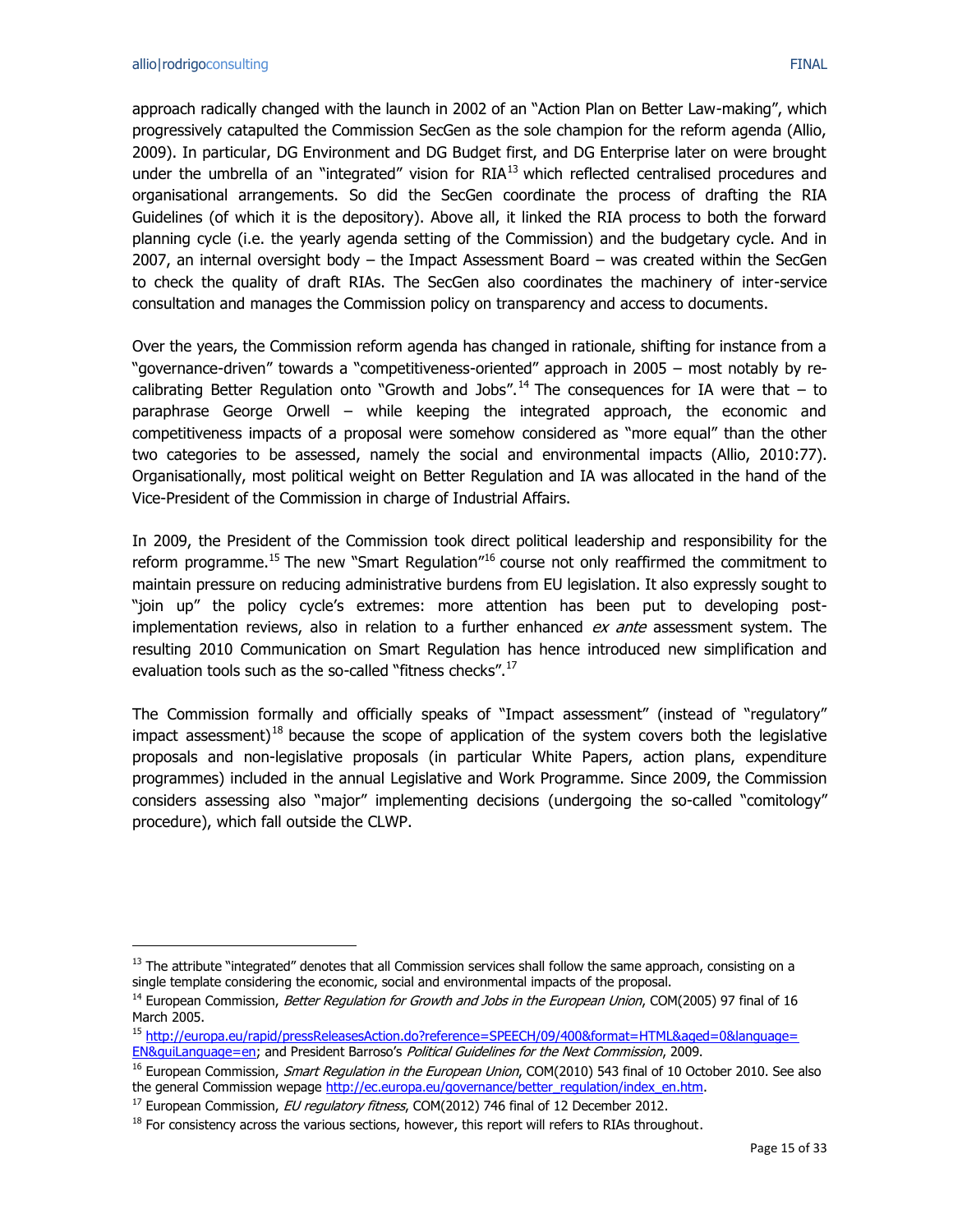### **b) Germany**

Germany is one of the European countries with the longest tradition with assessing regulatory impacts. Forms of RIA were introduced by the so-called "Blue Checklist" (Blaue Checklist) in 1984, which addressed regulatory quality by focussing on consideration of alternatives to "command-andcontrol" regulation and legal clarity. The lack of guiding and control mechanisms and weak institutional support reduced however the impact of the tool. In 1996, the Joint Rules of Procedure were revised and made the requirement for the "assessment of the effects of law" (Gesetzesfolgenabschätzung) mandatory for federal ministries. In 2000, the Ministry of the Interior complemented them with RIA Guidelines (Leitfaden zur Gesetzesfolgenabschätzung) and a comprehensive RIA Handbook (*Handbuch zur Gesetzesfolgenabschätzung*).<sup>19</sup>

The current RIA system is not necessarily geared towards integrating policies. The fact that no single set of guidelines exists but many line ministries have developed more or less independently their specific guidelines (OECD, 2010a:105, Footnote 13)<sup>20</sup> indicate that the final RIA report is more expected to be the sum of individual and autonomous assessment rather than an integrated exercise weighting synergies and trade-offs. The guidelines do not directly assist desk officers in the manner in which alternative options and the various impacts should be compared.

The commitment to reduce administrative burdens on business prompted a further revision of the RIA Guidelines in 2006. Since December 2008, the SCM has become the default methodology for the standard ex ante assessment of administrative costs. Ministries must also consider wider compliance costs, according to the so-called "Regulatory Cost Model" (Bertelsmann Stiftung, 2009), as well as Sustainable Impact Assessment.

There is no explicit legal basis for RIA at the federal level. RIA is rooted only in the government's Joint Rules of Procedures. The obligation to identify and measure administrative burdens derived from information obligations in federal legislation is, by contrast, indirectly rooted in the law establishing the National Regulatory Control Council (NRCC). The RIA guidelines apply to the federal executive only, and its legislative proposal exclusively. Each Land has its own RIA policy (procedures and tools) and practice.

#### **c) Ireland**

Ireland embarked in RIA-related reform initiatives relatively late. Two decisive triggering factors had been an OECD report in 2001 and the government 2004 White "Paper Regulating Better", which committed to the piloting of a draft model for RIA and its subsequent introduction across departments and offices.

The Irish RIA policy was given full effect in 2005, when the formal requirement to produce a RIA was introduced through formal guidelines integrated into the Cabinet Handbook. The main objective was to integrate the various types of impacts and potentially affected groups into a single analytical framework and template.

 $\overline{a}$ 19

[http://www.bmi.bund.de/EN/Themen/OeffentlDienstVerwaltung/Buerokratieabbau/Gesetzesfolgenabschaetzung/Bund/g](http://www.bmi.bund.de/EN/Themen/OeffentlDienstVerwaltung/Buerokratieabbau/Gesetzesfolgenabschaetzung/Bund/gesetzesfolgenabschaetzung_bund_node.html) [esetzesfolgenabschaetzung\\_bund\\_node.html.](http://www.bmi.bund.de/EN/Themen/OeffentlDienstVerwaltung/Buerokratieabbau/Gesetzesfolgenabschaetzung/Bund/gesetzesfolgenabschaetzung_bund_node.html)

<sup>&</sup>lt;sup>20</sup> For instance, the Federal Economics Ministry has for instance issued guidelines on how to carry out cost-benefit and cost-effectiveness analyses, and estimate prices in a structured way.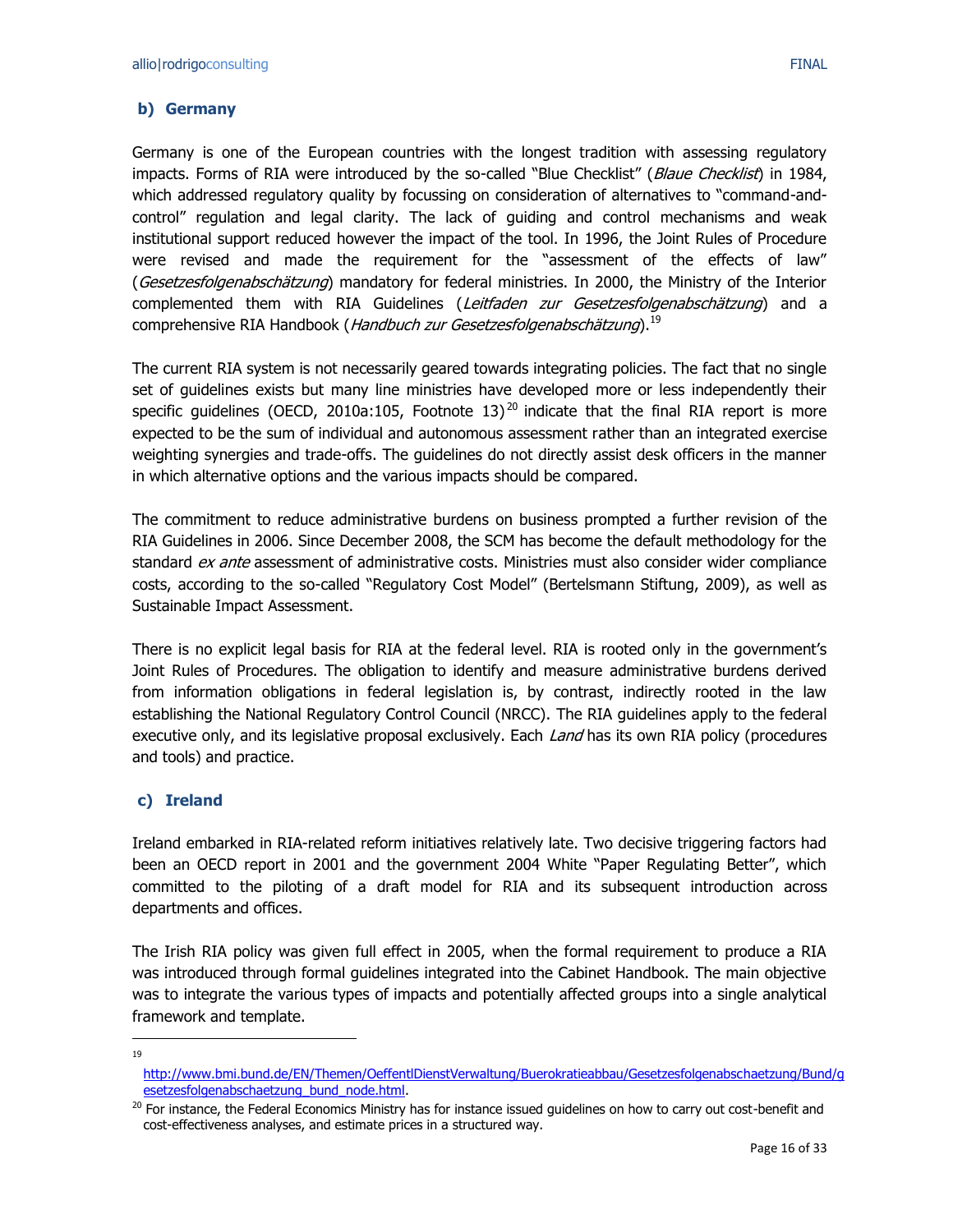The integrated RIA looks in particular at the effects on national competitiveness; socially excluded and vulnerable groups; the environment; whether there is a significant policy change in an economic market, including consumer and competition impacts; rights of citizens; compliance burdens; and North-South and East-West relations.

RIAs are to be carried out on: $^{21}$ 

- proposals for primary legislation involving changes to the regulatory framework;
- significant statutory instruments;
- proposals for EU Directives and significant EU Regulations when they are published by the European Commission (this constitutes a good practices among EU countries); and
- policy review groups bringing forward proposals for legislation.

The Irish guidelines have always insisted on the notion that RIA is not a single snapshot but a process subject to continuous change starting as early as possible in the regulatory proposal development process and used as the basis for consultation, where possible. There can be  $-$  and actually, there should be – various drafts before finalising a RIA report. To ensure that RIA is proportionate and does not become overly burdensome, it based on the principle of proportionate analysis. Like in the case of the European Commission, the level of analysis is adjusted to the significance of the measure on a case-by-case basis. To current knowledge, the last revision of the RIA guidelines occurred in June 2009.

### **d) The Netherlands**

 $\overline{a}$ 

The Netherlands show a long record of assessing the impacts of national regulation on business, the public sector, and the citizens, starting as early as 1985. The original tool nonetheless consisted of generally requiring officials to only identify side effects of proposed regulations (*i.e.* what might be overlooked), rather than a careful weigh regulatory costs and benefits. The system was therefore reformed in 1994-95 as part of the then new cabinet's policy on regulatory reform. RIA was then conceived around the triangle – Justice Ministry, Economic Affairs Ministry and Environment Ministry – to improve the quality of analysis. The Proposed Legislation Desk was established at the centre of the government to assist with implementing the new activities. Nowadays, it is operated jointly by the Regulatory Reform Group, the Ministry of the Environment, and the Ministry of Justice. There is a weekly meeting with the representatives of these three services.

Since 2002, a new multiple RIA policy is in place. It seeks to address several types of impacts through separate tests:

• a Business Impact Assessment (BIA), consisting of eight questions but not seeking systematic quantification, although the process is directly linked to the business regulatory burden reduction programme (data generated by the latter is re-used for this impact assessment);

<sup>&</sup>lt;sup>21</sup> RIA in Ireland does not formally cover regulatory agencies or local authorities, although some agencies have well developed RIA policies of their own.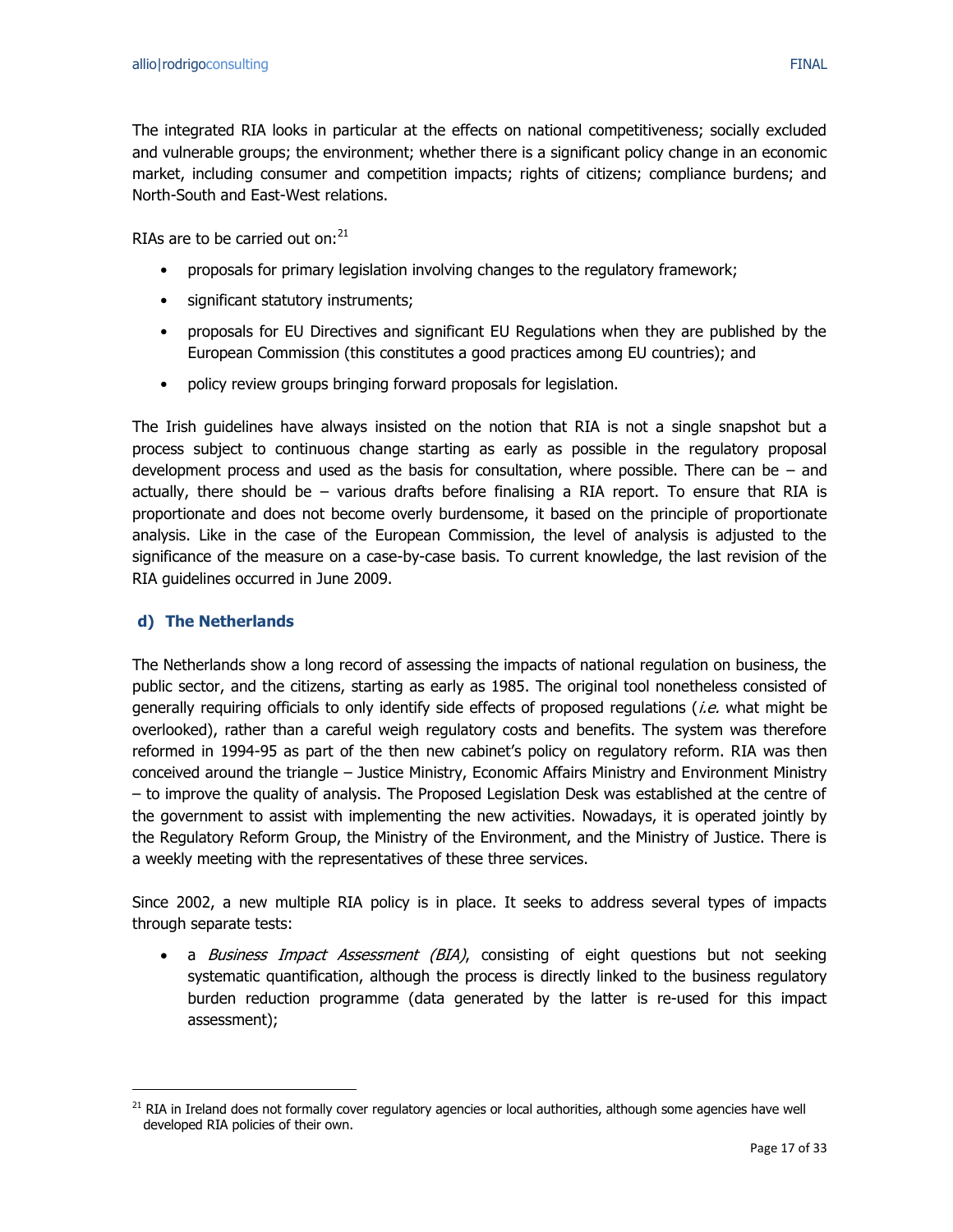- an *Environmental Impact Assessment (EA)*, which identifies the intended and unintended effects on the environment, for example on energy usage, mobility and waste treatment;
- a Practicability and Enforcement Assessment (P&E), facilitating identification of the effects of proposed legislation for implementing and enforcement authorities, including ministries, agencies, but also authorities such as the police, Public Prosecutor's Office and judiciary. Again, the same broad approach and guidance is offered as for BIA; and
- a Cost-Benefit Analysis (CBA), which is mentioned separately from the other impact assessments and is intended to clarify the financial consequences of new legislation for the "community".

This system applies only to draft primary laws of the government, orders in council and amendments to them. Budget laws and laws initiated by the parliament are not covered. Secondary regulations and regulations issued by the agencies are also exempted from this kind of assessments.

In December 2009, the Dutch cabinet introduced a comprehensive impact assessment for policy and legislation (*Integraal afwegingskader voor beleid en regelgeving*, IAK).<sup>22</sup> This is a method to prepare draft bills and formulate policy to minimise regulatory burdens and to integrate policy aims, legislation and implementation. IAK is the outcome of a critical review of existing checklists and guidelines: all existing quality standards and checklists have been reviewed with a view to mainstreaming and digitalising the system of policy formulation and improve on the connection between *ex ante* appraisal and implementation. IAK is experimented in different ministries and views are collected on the organisational conditions for the effective use of policy appraisals. The challenge is to embed the IAK system into policymaking, and avoid the degradation to 'check the box' routines. A reform of RIA in a comprehensive direction would assist in the implementation of IAK (Radaelli et al., 2010).

## <span id="page-17-0"></span>**3.3. INSTITUTIONAL AND PROCEDURAL ARRANGEMENTS**

#### **a) European Commission**

The Commission RIA system relies on a coordinating centre (the RIA Unit in the SecGen) and a network of RIA (or Evaluation) Units in almost all the DGs for direct (sectoral) support.

While there is no formal external screening of the Commission RIAs, $^{23}$  the oversight function within the institution is multiple and rather effective. The most evident element of the quality check system is the Impact Assessment Board (IAB), which serves as an independent internal quality control body.<sup>24</sup> The IAB was established in 2007 to review the quality of individual RIAs and the overall soundness of the RIAs produced by the Commission services. It issues opinions that may contain negative comments and requests for additional analysis. The IAB members are high-level officials from the Commission departments most directly linked with the three pillars of the impact assessment – economic, social and environmental impacts.

 $\overline{a}$ 

<sup>22</sup> [http://afweging.kc-wetgeving.nl/.](http://afweging.kc-wetgeving.nl/)

 $^{23}$  The European Parliament has nonetheless recently established its own RIA unit to – among other – review the reports received from the Commission.

<sup>&</sup>lt;sup>24</sup> See [http://ec.europa.eu/governance/impact/iab/iab\\_en.htm.](http://ec.europa.eu/governance/impact/iab/iab_en.htm)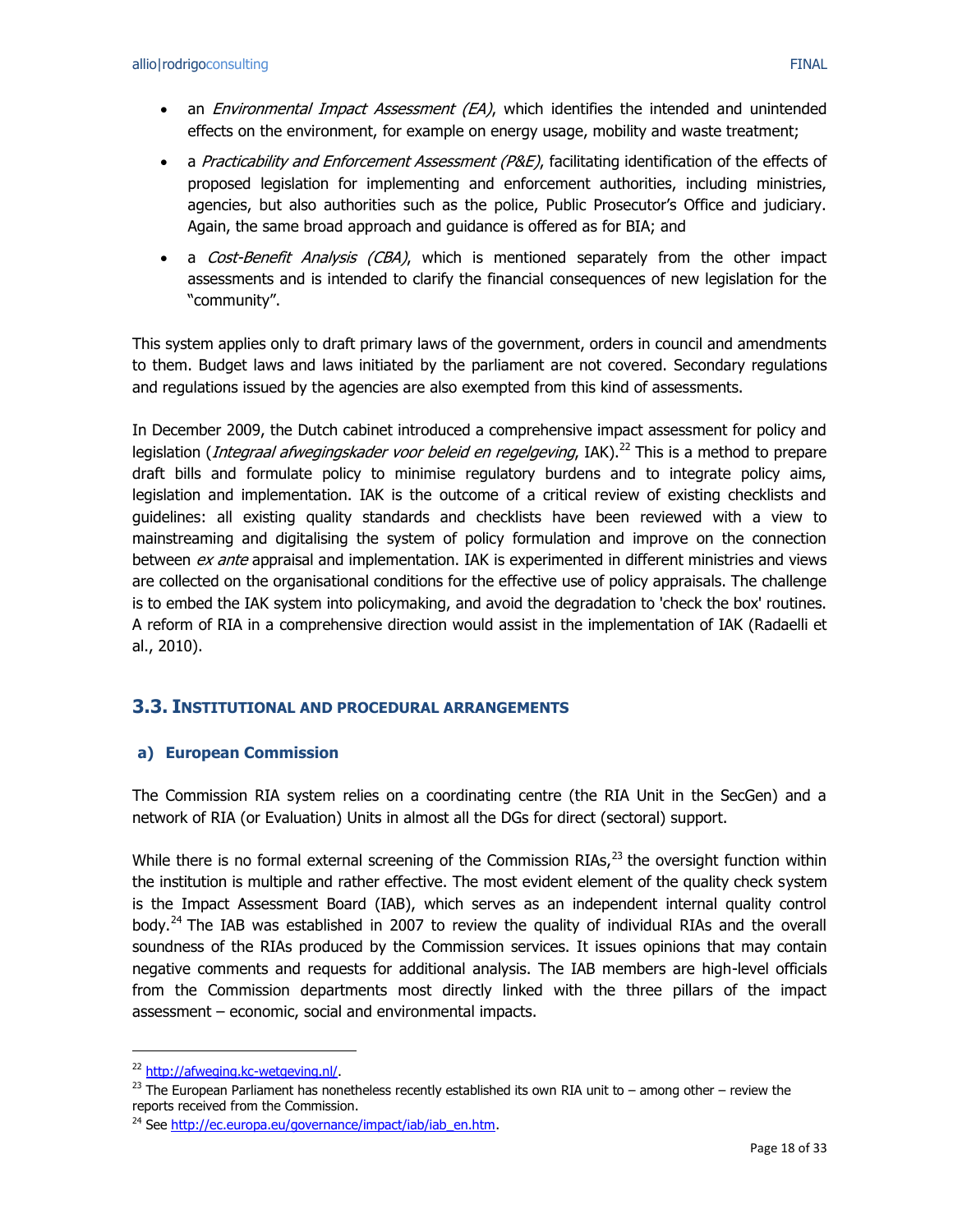Two important horizontal mechanisms ensure that adequate expertise is inputted to the RIA analysis from the various parts of the Commission, ensuring at the same time further quality oversight. The first mechanism consists of the "RIA Steering Groups", which are established every time a RIA is carried out. The work of the Steering Group is intended to pave the way for the subsequent "Inter-Service Consultation". This round of internal consultation across DGs follows the opinion of the IAB, and constitutes the second mechanism for internal coordination on RIA.

In 2003, the SecGen issued the first "IA Guidelines" to assist Commission officials in preparing RIAs (EC, 2009a). The document, which is not legally binding but mandatory on all DGs, has been revised and significantly upgraded in 2005 and 2009. The latest revision was produced after public consultation. The guidelines explain in details the nature and various steps of a RIA and provide advice on how and when to prepare it. A template for the assessment is also included. A number of annexes to the guidelines provide detailed descriptions on methodologies as well as concrete examples. Particularly useful is the online library of best practices, which is structured around the key steps of the RIA process. The library is attached as Annex 14 to the guidelines but can also be accessed directly online.<sup>25</sup>

The Commission applies a two-stage approach to RIA, on the basis of the so-called "principle of proportionate analysis". This translates in practice with the obligation to produce preliminary "roadmaps" on all proposals, while more comprehensive "Impact Assessments" are carried out only on selected items of the CWLP. It is the SecGen, the IAB and individual DGs that decide, on an annual basis, which proposals undergo RIA. The services are then invited to match the depth of the analysis necessary with the time and financial resources at disposal. This flexibility is due to the fact that RIAs are produced at different steps of the policy formulation process, on dossier with different legal status and political salience.

The internal procedural steps that the RIA drafters must follow are described in the Commission IA Guidelines:<sup>26</sup>

- Once the DG planning is defined, the responsible unit starts working on the "roadmap", often with support from the DG's RIA Unit. A roadmap should include information on each of the analytical steps and the timing of the RIA and outline the consultation plan – or explain why a RIA is not necessary.
- Roadmaps are circulated internally for information and comments before the adoption of the CLWP, and to assess the opportunity or need to proceed to a fully-fledged RIA.
- A RIA Steering Group is set up for each RIA and contributes to all phases of the RIA work. The Group is coordinate by the SecGen. It reviews the final draft of the IA report before it is submitted to the IAB. A member of the DG's RIA Unit normally sits in the Group, together with representatives from DGs whose policies are likely to be affected.
- Parallel to the work on the RIA, the official responsible for the dossier consults the interested parties, collect expertise and analyse the results. The findings are to be presented in draft form to the IAB for its opinion at least 8 weeks before the Inter-Service Consultation starts.

 $\overline{a}$ 

<sup>&</sup>lt;sup>25</sup> [http://ec.europa.eu/governance/impact/commission\\_guidelines/best\\_pract\\_lib\\_en.htm.](http://ec.europa.eu/governance/impact/commission_guidelines/best_pract_lib_en.htm)

<sup>&</sup>lt;sup>26</sup> European Commission IA Guidelines, 2009, p.7ff.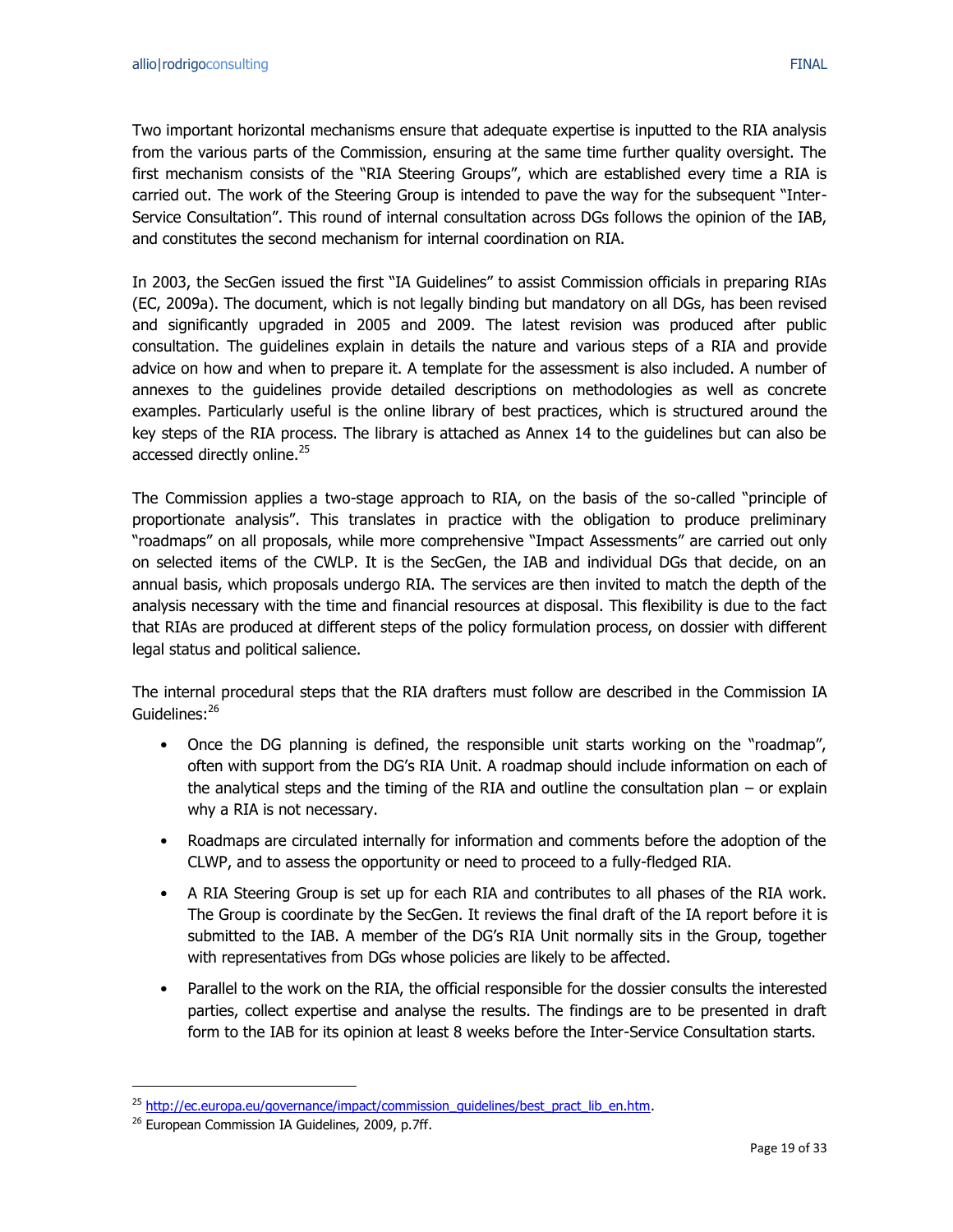- The IAB may request re-submission of a draft RIA, as it deems appropriate. Final adjustments to the RIA report may need to be taken on board reflecting also comments received during the ISC.
- The lead unit prepares an explanatory memorandum accompanying the draft proposal, in which it sets out the options that have been considered, their potential economic, social and environmental impacts, and how the recommendations of the IAB have been incorporated.
- Further to the ISC, the RIA report and executive summary are presented to the College and published as two separate Staff Working Documents once the proposal is adopted.

## **b) Germany**

 $\overline{a}$ 

In a context of limited centralisation, the German RIA system has not developed a centrally located unit for the coordination and oversight. The responsibility for liaising horizontally with other departments and ministries lies practically exclusively with the ministry initiating legislation. The Chancellery and  $-$  on RIA especially  $-$  the Ministry of Interior nonetheless operate to ensure a unitary approach, providing forms of (procedural) control over compliance with the Joint Rules of Procedures before the proposal is definitively submitted to the Council of Ministers. $^{27}$ 

The Chancellery's Better Regulation Unit (*Geschäftsstelle für Bürokratieabbau*) is since 2006 the supporting service to the "Bureaucracy Reduction and Better Regulation programme", which mainly aims at reducing administrative burden for business. The Unit works closely with an external advisory body, the National Regulatory Control Council (Normenkontrollrat, NRCC - see Box 2), as well as the Federal Statistical Office. The Federal Ministry of Economics and Technology is mandatorily involved in important RIA elements, notably the assessment of costs to industry and SMEs, and of the impacts on unit prices, price levels and effects on consumers.

#### **Box 2: Overseeing government action – The German Normenkontrollrat**

No formal and systematic external scrutiny is performed on federal RIAs. The only exception relates to the assessment of administrative burdens on business, since 2006, through the National Regulatory Control Council (Normenkontrollrat, NRCC). In March 2011, the mandate of the NRCC was expanded, and its scrutiny considers all compliance costs linked to federal legislative proposal, including those related to EU acts.

The NRCC is an independent, advisory and control body external to the executive. The ten NRCC members organise themselves as "rapporteurs" (Bericherstatter) for specific policy areas. Each rapporteur drafts a proposal for decision for every new draft bill falling in his/her area of competence. The proposals are then discussed by the NRCC board and formalised in the official NRCC opinion.

Both the Act establishing the NRCC and the Joint Rules of Procedure oblige the federal ministries to submit their draft bills to the NRCC as a part of the inter-ministerial coordination before they are forwarded to the Cabinet. As such, the NRCC is set on an equal footing as any other federal ministry. Upon invitation by the *Bundestag*, the NRCC also advises and comments on initiatives of the House.

Source: <http://www.normenkontrollrat.bund.de/Webs/NKR/DE/Homepage/home.html>

<sup>&</sup>lt;sup>27</sup> [http://www.bundesregierung.de/Webs/Breg/DE/Themen/Buerokratieabbau/\\_node.html.](http://www.bundesregierung.de/Webs/Breg/DE/Themen/Buerokratieabbau/_node.html)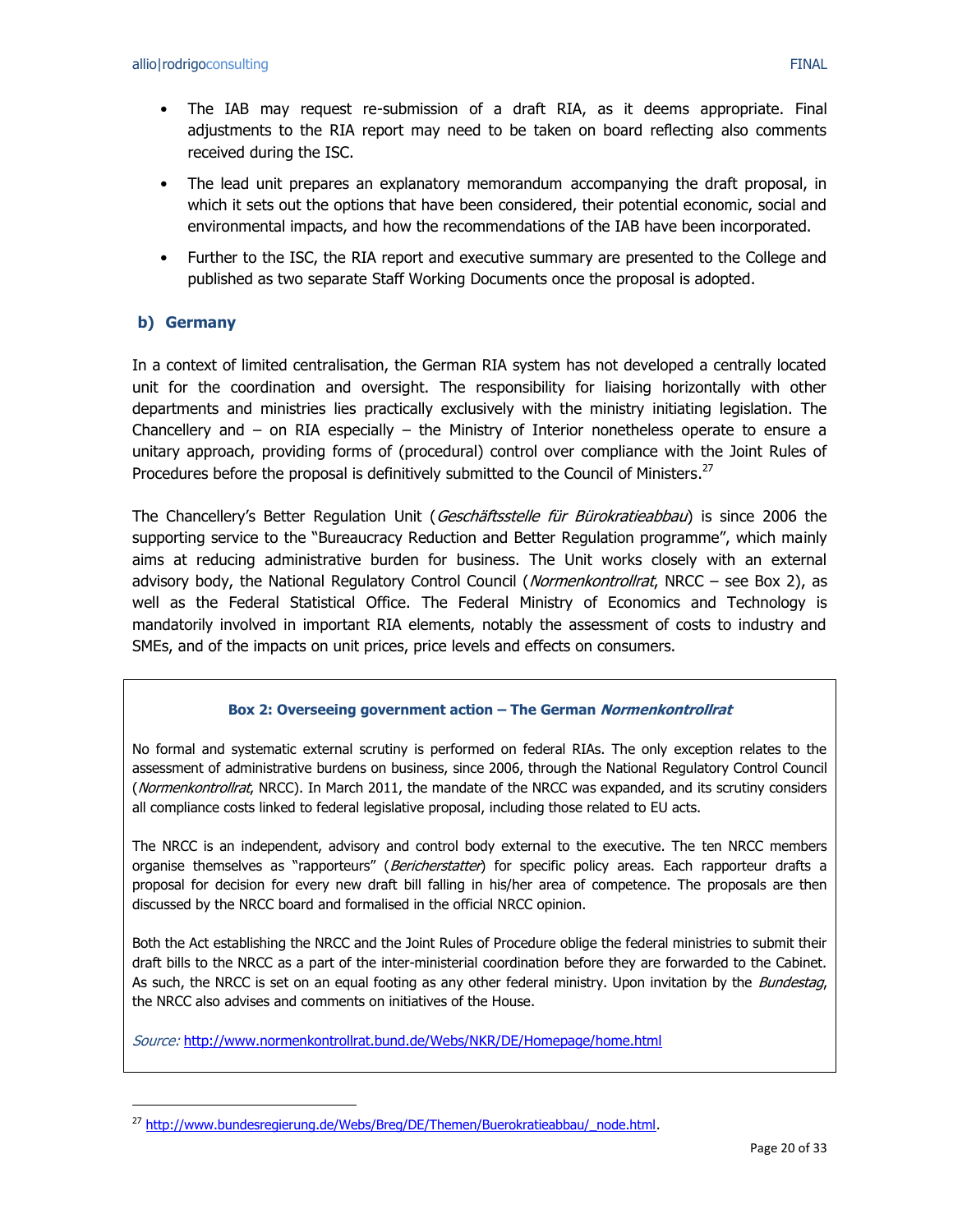According to the 2000 RIA model (Böhret and Konzendorf, 2001), the RIA process differentiates into three types of analysis to be carried out at different stages. The Joint Rules of Procedures of the federal government were upgraded in 2000 to take this model into account, which still holds (see Box 3).

#### **Box 3: The RIA process in Germany**

In accordance with the 2000 analytical model, federal ministries are required to follow the following steps:

- the *preliminary RIA* tests whether regulation is necessary and identifies and compares alternatives;
- the *concurrent RIA* should be used to check whether the selected options are proportionate and compatible; and
- the retrospective RIA seeks to assess whether the regulatory objective were achieved after implementation (i.e. *ex post* evaluation).

The RIA process normally unfolds as follows:

- The lead departments carry out the assessment of the various impacts, also in consultation with other relevant ministries.
- The other ministries examine and comment on those aspects of the RIA that relate to their specific area of responsibility. In any case, the Ministry of Finance and the one of Economics must check the quality of the financial implications on the public administrations and the general costs on the economy, respectively.
- For joint proposals, a statement is obtained from the relevant other ministries.
- The lead ministry summarises the results in a cover sheet and an explanatory memorandum, which are circulated to the other ministries for the examination of those aspects relating to their area of responsibility.
- If deemed necessary, ministries may ask for a further assessment. They can even withhold their consensus for the proposal to be forwarded to Cabinet, which means that they have a *de facto* veto power.
- The Ministry of Justice and the one of the Interior proceed to a legality check, which in case of doubts entails a scrutiny of the constitutionality of the proposal. The Justice Ministry is primarily responsible for the clarity of the language.
- The draft bill is finally checked by the Chancellery for compliance with the Joint Rules of Procedure before it is submitted to the Federal Cabinet for decision, together with a summary of the assessments.

Source: OECD (2010a: passim)

#### **c) Ireland**

For many years, the Department of the *Taoiseach* has acted as the catalyst of the reform, which stressed especially the economic dimension of the assessments. RIA was seen as a means to increase economic efficiency and the effectiveness of the public service; and to boost competitiveness.

Until 2011, the Better Regulation Unit (BRU) in the Department of the Taoiseach has played a central and critical role in the development of the RIA process and encouraging departments through advice and information ("RIA Helpdesk"); guidelines and RIA template; training; the RIA network (set up to promote best practice across departments and offices); as well as quality control.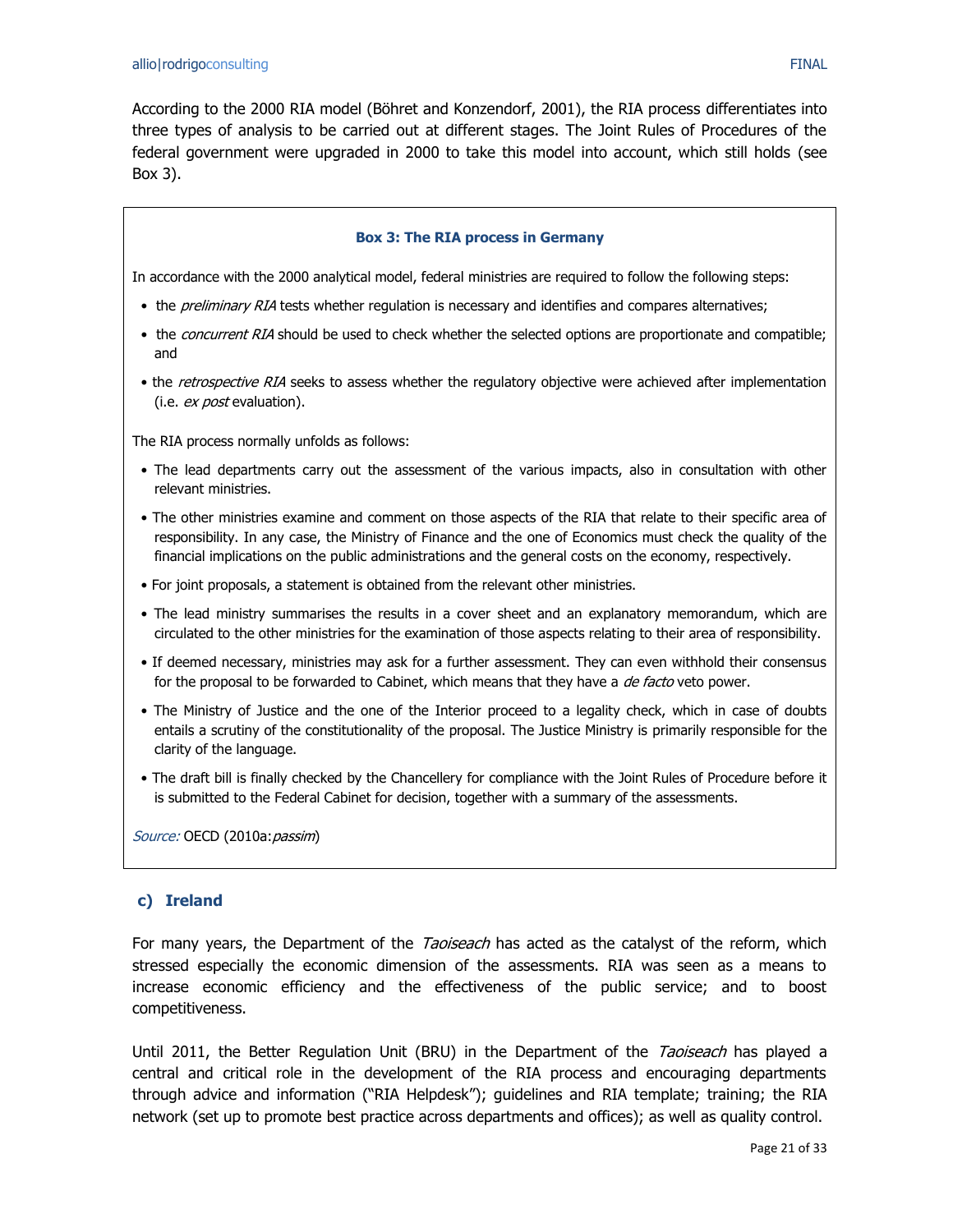However, since July 2011 no single department is discharging the Better Regulation function in the government. In May 2012, oversight was passed on to three departments instead of one. Specifically, the Department of Communications, Energy and Natural Resources deals with economic sectoral regulation, the Department of Jobs, Enterprise and Innovation deals with interaction of business and citizens with governmental organisation, reducing red tape etc. and the Department of Public Expenditure and Reform has functions relating to training and advice to departments in their conduct of RIAs. $^{28}$  It is fair to suggest that, overall, those changes weakened the process, rather than strengthening it (Ferris, 2012).

For many years, Ireland's RIA system has benefitted from two significant success factors:

- the expertise provided by an economic adviser hired by the BRU to assist departments with the development of methodologies during the analyses – thereby complementing the detailed guidance on the relevant analytical techniques (multi-criteria analysis and costbenefit analysis) provided by manuals and guidelines; and
- a "RIA network", established in January 2007, consisting of experts from each department and representatives of the Office of the Attorney General and the Office of the Revenue Commissioners. The network used to be coordinated by the BRU and had the mandate of promoting best practice across the government. It met seven times a year. Further to the 2011 re-organisation, it is not clear whether the network currently remains in operation.

Compared to the previous versions, the 2009 RIA Guidelines strengthened the following aspects (OECD, 2010b:111):

- stronger emphasis on compliance costs, including administrative costs;
- specific guidance on calculating public service implementation costs;
- details on how RIAs should be integrated into the EU policy making process;
- extended discussion of methodologies (especially multi criteria analysis);
- clarification of proportionality, and exceptions to RIA;
- inclusion of practical examples;
- requirement to publish the RIA reports; and
- requirement to produce a summary sheet.

The guidelines included a specific appendix on the measurement of administrative burdens in the  $ex$ ante context.

## **d) The Netherlands**

 $\overline{a}$ 

In general, ministries carry out RIA following a two-step approach (OECD, 2010c:79).

• Through a so-called "quick scan", they must to ascertain whether the proposed regulation (or amendment to an existing regulation) is desirable or necessary. The scan considers whether substantial consequences are likely in respect of the issues covered by the different

<sup>&</sup>lt;sup>28</sup> The *Taoiseach* confirmed the new arrangement in a reply to a Parliamentary Question on 17 July 2012.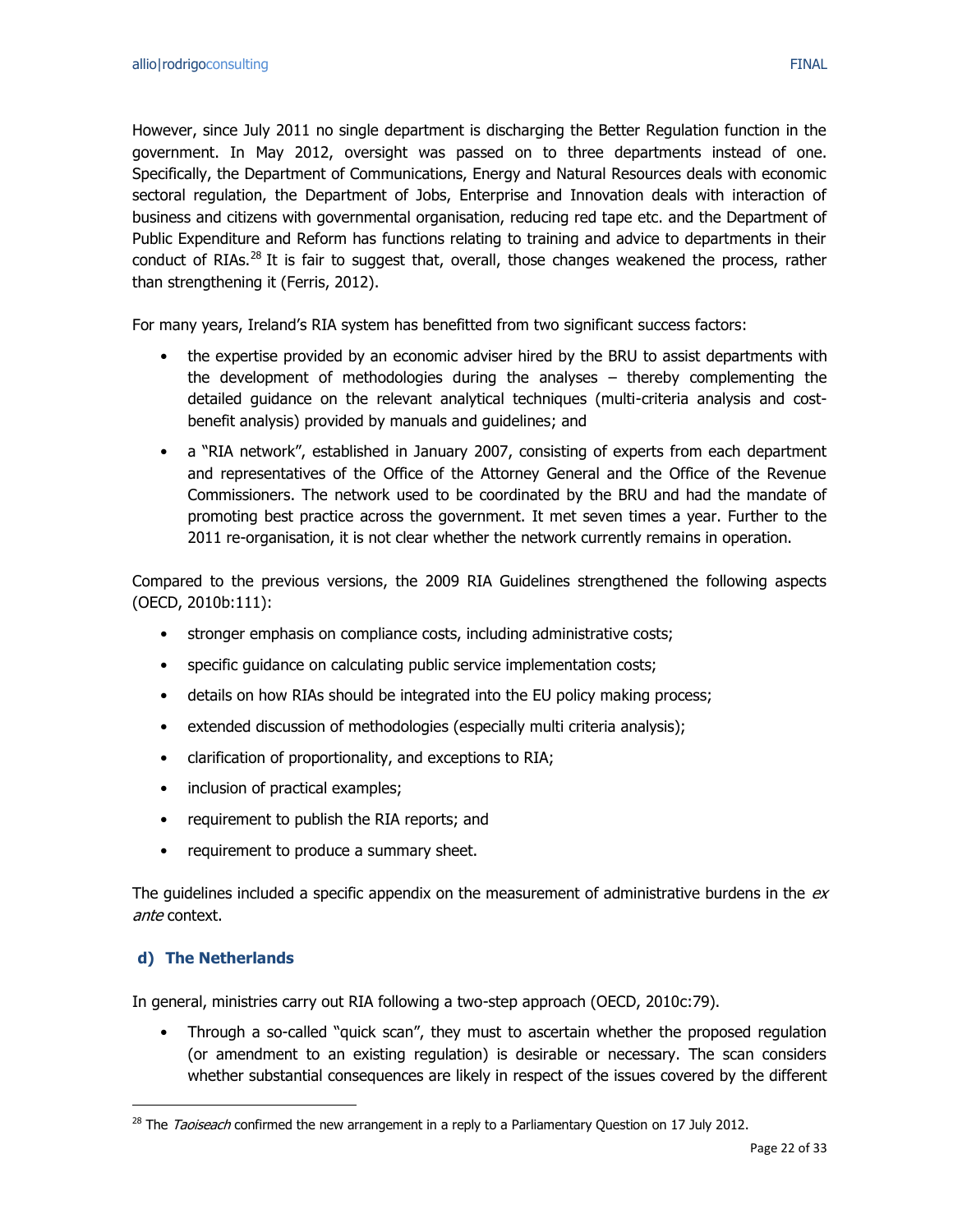impact assessments (business, environment etc.), and whether a cost-benefit analysis is needed. If the proposal is not expected to have any significant impacts, there is no scope for alternatives, and it is a mandatory EU regulation, the quick scan does not need to be performed. The Proposed Legislation Desk checks the ministry's proposals including its choice of impact assessments to be performed.

In specific instances, a more comprehensive "impact assessment" is required, which may require external expert support. In some cases, such support is mandatory, for example by Statistics Netherlands for the business impact.

A typical feature of the Dutch RIA system is the emphasis on measuring and reducing administrative and regulatory burdens, whose essence is embodied in the so-called Standard Cost Model (see Box 4). The success of the administrative burden reduction approach is also linked to the appealing announcement by government to commit to reduce 25% of the existing burdens, thereby setting a measurable (net) target.

#### **Box 4: Cutting red tape – The Standard Cost Model**

The Standard Cost Model (SCM) is the most diffused methodology to calculate the administrative costs imposed by regulation in a consistent manner. It does not focus on the policy objectives of a regulation. The measurement focuses only on the administrative activities that must be undertaken in order to comply with regulation and not on whether the regulation itself is reasonable or not. Administrative costs are the costs regarding the administrative activities that businesses have to carry out in order to comply with the information obligations that are imposed through central government regulation.

The SCM method breaks down regulation into a range of manageable components that can be measured. The costs of completing each activity are estimated on the basis of a couple of basic cost parameters:

- Price this consists of a tariff, wage costs plus overhead for administrative activities done internally or hourly costs for external services
- $Time$  the amount of time required to complete the administrative activity
- Quantity this comprises of the size of the *population* of businesses affected and the *frequency* that the activity must be carried out each year.

The SCM formula (Price \* Time \* Quantity) provides an estimate of the administrative burdens.

Over the years, the Dutch have progressively refined both the scope and the methodologies in order to measure also wider regulatory (compliance) costs; take account of "irritation factors"; and different source of regulation.

Source: <http://www.administrative-burdens.com/>

In 2011, the Cabinet established the Committee for Impact Assessment (CET) to screen RIAs. CET worked on less than ten dossiers till May 2012 (out of some 270 proposals with potential impact on regulatory burden), and its opinions are not published (Actal, 2012:23).

If proposed legislation affects administrative burdens, it must also be submitted to Actal, which provides written advice to the cabinet on the quantification of such burdens (see Box 5).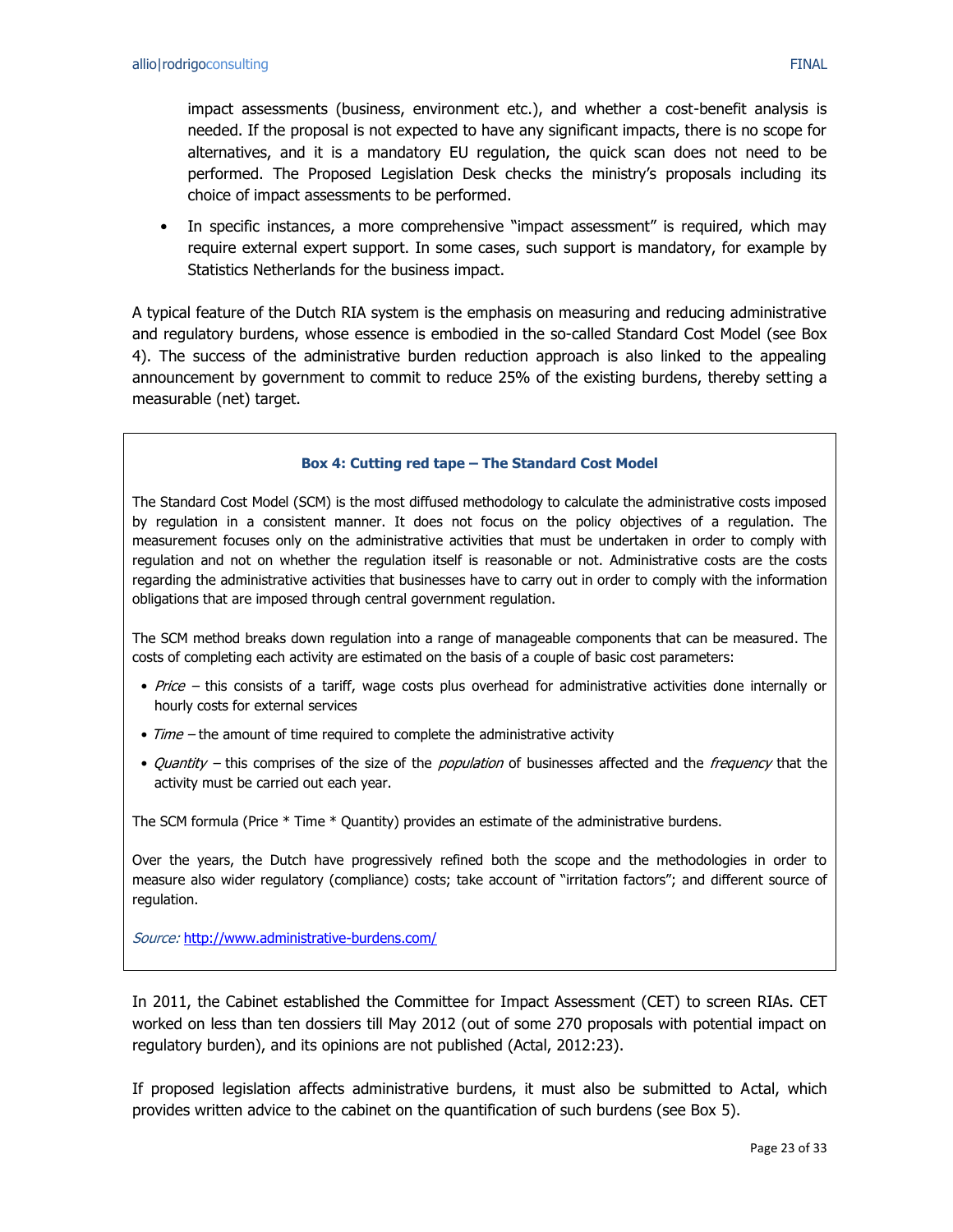The Council for the Judiciary – a body founded in 2002 to promote the quality of the judicial system, including the uniform application of the law, and to provide operational support for the judicial system – may also be asked for its advice concerning the likely impact of a regulation for the administration of justice.

#### **Box 5: Overseeing administrative burdens – Actal**

Since its establishment in 2000, the Advisory Board on Administrative Burdens (Adviescollege Toetsing Administratieve Lasten, Actal) has significantly contributed to consolidating and communicating regulatory reform in the Netherlands and hence changing the administrative culture in the ministries. It was originally set up to advise the government on the impact of proposed new regulations on business, but its remit has been steadily expanded to encompass other Better Regulation policies as they emerged. Actal has been instrumental in diffusing the notion of "what can be measured can be managed (and reduced)", a key rationale for Dutch legislative quality initiatives.

Actal serves as an independent watchdog controlling the government's legislative activity (by issuing opinions and annual reports). Alongside the Steering Group on Better Regulation, it also contributes to the business and citizen burden reduction programmes, it advises the cabinet on the burdens of new regulations which gives it a role in ex ante impact assessment, and promotion of Better Regulation at EU level.

Actal's mandate has been renewed several times and the current term ends in 2015. Besides the tasks on the flow of new regulation (ex ante assessment) and also on the stock of existing regulation (ex post evaluation), the mandate of June 2011 has entrusted Actal with a new task: "advising the government and both Houses of Parliament on the system of assessing the impact of proposed legislation on regulatory pressure experienced by the business community, by citizens, and by professionals in the healthcare, education, security and social security sectors."

Source: <http://www.actal.nl/>

## <span id="page-23-0"></span>**3.4. CAPACITY-BUILDING MEASURES**

#### **a) European Commission**

Training on RIA is systematically provided through Commission internal seminars designed and run by the SecGen in collaboration with the IAB. Training was clearly intensified over the years. External institutes and consultants sometimes provide additional training. Anecdotal evidence estimates the number of the officials trained on RIA so far in hundreds.

#### **b) Germany**

Also because of Germany's legal tradition, the majority of the German civil servants with university degree are lawyers. They have therefore undergone general legal training, and only recently the individual federal ministries have organised courses on specific topics related to Better Regulation, not least in the SCM area.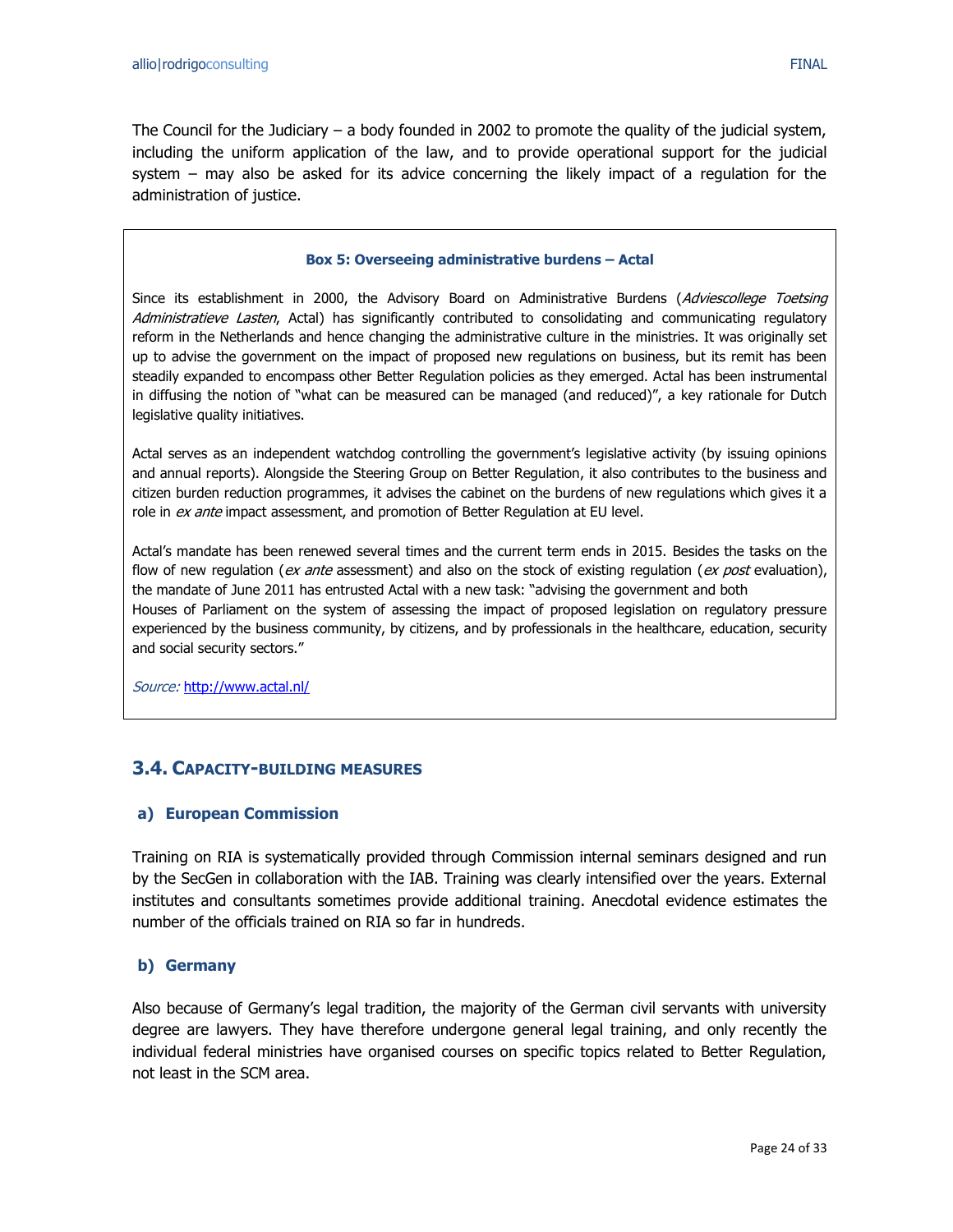Training on RIA is provided by the Federal Academy for Public Administration (*Bundesakademie für* öffentliche Verwaltung) four times a vear or upon request of individual ministries. In addition, internal training sessions are organised by individual ministries. A systematic approach to enhance capacity building on RIA is emerging in the federal government. The Ministry of Justice also offers this kind of training. Each ministry runs internal training courses on specific topics related to Better Regulation, not least in the RIA and SCM area. This has become an integral part of the basic training on "legislation".

#### **c) Ireland**

The Civil Service Training and Development Centre in conjunction with the Department of the Taoiseach have developed an online information tool to include an "Introduction to RIA" which went live in January 2010. There has been some investment in economic expertise in recent years, particularly through the Masters in Policy Analysis (Economics) which was developed for the civil service in partnership with the Irish Institute for Public Administration and increased recruitment of individuals with economic expertise.

#### **d) The Netherlands**

The Regulatory Reform Group organises training and support for ministry officials in the SCM methodology and burden reduction. Workshops have also been organised, together with the Programme Regulatory and Administrative Burdens (Regeldruk en Administratieve Lasten - REAL). Courses and lectures on impact assessment have been offered to ministries and other institutions involved in the legislative process (including as part of courses at the Academy of Legislation). Training on regulatory management techniques, including ex ante impact assessment and regulatory burden management, has been developed by the Ministry of Finance and Actal in conjunction with the Ministry of Interior and the Ministry of Economic Affairs.

#### <span id="page-24-0"></span>**3.5. RIA, CONSULTATION AND PUBLICATION**

#### **a) European Commission**

The Commission consultation process normally unfolds over three phases: investigatory "Green Papers" are followed by more strategic and concrete "White Papers", which on their turn constitute the basis of the actual proposals (in forms of "Communications"). The standards for consultation introduced in 2002 (including the recently expanded 12 weeks as minimum consultation period) do not apply however to the consultation practices undertaken by the services in the RIA process. The latter is not formalised, and for instance RIA drafts are not posted for notice-and-comment. This notwithstanding, the RIA Guidelines explicitly mention the need to consult while preparing a RIA and as a part of its mandate, the IAB also checks that consultation standards are adequately applied.

Publication is a key component of the Commission RIA system both in recognition of the necessity to guarantee access to as much information as possible but also in relation to the potential control function that public screening has on the quality of RIA reports. While the IAB opinions are not binding, they are seriously considered and most of the time the remarks by the IAB are taken on board by the services also thanks to the fact the IAB recommendations eventually become public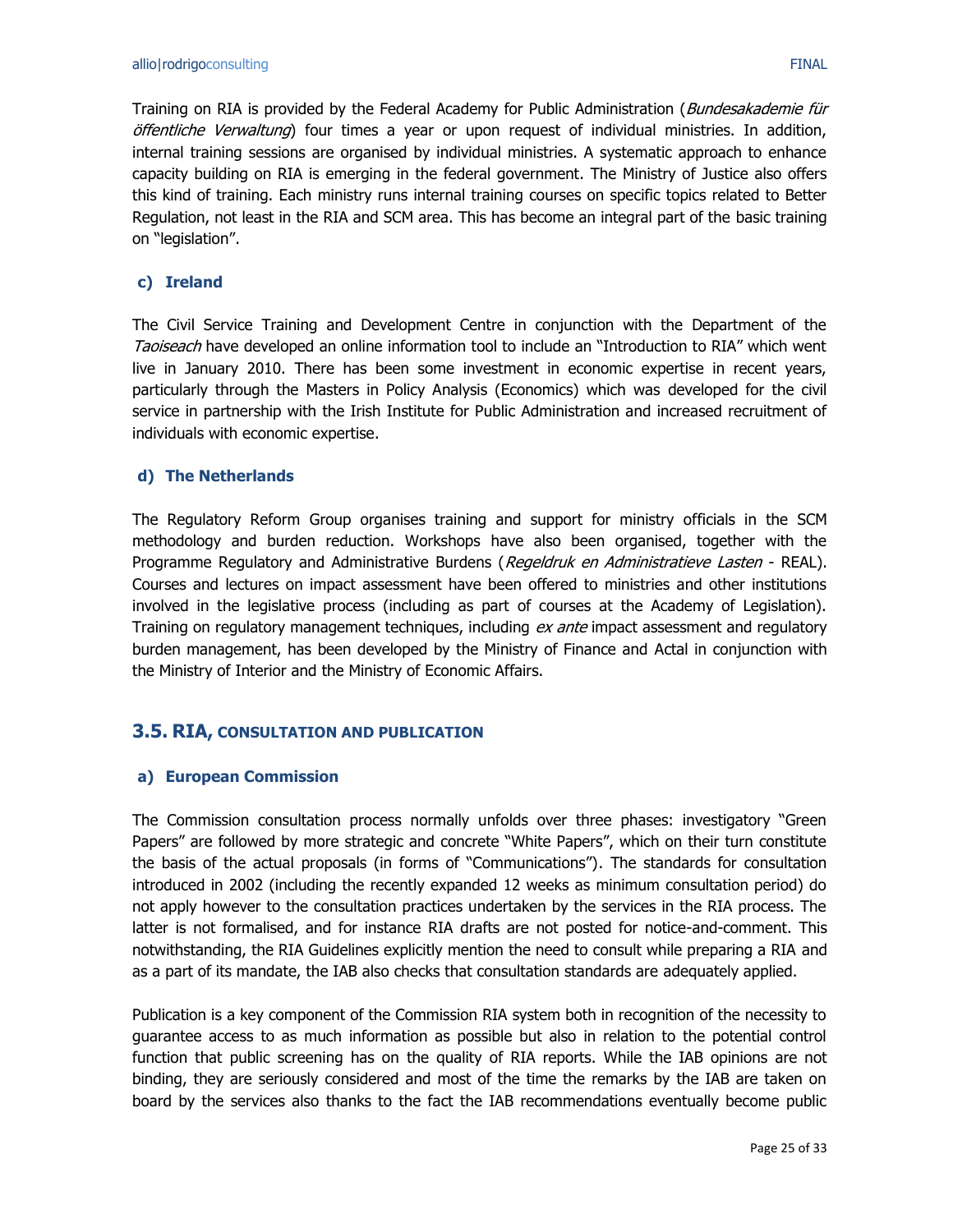and failure to take duly account of them may weaken the DG's position. Moreover, this provides additional incentives for ever more rigorous assessments. Published are:

- the roadmaps;
- the IAB opinion on the draft RIAs; and
- the final RIA reports, once the final proposal is adopted by the Commission.

All these documents are available on the same portal of the Commission, which hence serves as one-stop-shop for RIA at the EU level.<sup>29</sup>

#### **b) Germany**

There are no standard criteria and procedures with regard to consultation and communication of RIAs in Germany, although these are considered integral features of the RIA process by both the Joint Rules of Procedures and the guidelines of the Ministry of Interior. However, those provisions remain general and each ministry is free to interpret them differently. Practice varies therefore significantly, depending on the nature of the proposal, the political context, and the kind of analysis and input sought.<sup>30</sup>

Practice with administrative burden assessments differs, as stakeholders are in this case involved on a more active and continuous basis. They help determine relevant administrative costs develop options for simplification. In addition, ministries present them the results of the administrative burdens measurements before their publication as part of quality assurance proceedings. No formal guidelines exist, however, regulating such interaction.

Ministries are not required to provide feedback to the parties consulted in the RIA process, to explain what has been retained and why. Nor must they publish the RIA report. Only a summary of the assessments needs to be systematically made available as part of the documentation attached to the bill sent to Cabinet and  $-$  if approved  $-$  forwarded to parliament. Practical accessibility remains therefore limited in practice because the documents are difficult to find in the Parliament's database of legal proceedings. No central database or website listing the forthcoming RIAs and the ones completed at the federal level exist (EVIA, 2008).

With regard to administrative burden calculations, the opinion of the NRCC is submitted to the lead ministry but also included in the annex to the final draft bill sent to the Cabinet. It will thereby become public once passed on to parliament together with the Cabinet decision.

## **c) Ireland**

 $\ddot{\phantom{a}}$ 

<sup>&</sup>lt;sup>29</sup> [http://ec.europa.eu/governance/impact/planned\\_ia/planned\\_ia\\_en.htm](http://ec.europa.eu/governance/impact/planned_ia/planned_ia_en.htm) and

[http://ec.europa.eu/governance/impact/ia\\_carried\\_out/cia\\_2013\\_en.htm,](http://ec.europa.eu/governance/impact/ia_carried_out/cia_2013_en.htm) for the roadmaps since 2008 and the RIAs since 2003, respectively.

 $30$  It may be argued that this practice is due to the general, typical German approach to law-making. Because of the specific nature of consultation (more consensus-driven and inclusive), often early drafts of the legislative proposal are already agreed between the lead ministry, the officials in the Länder, and the representatives of key stakeholders before undergoing RIA (Hertin et al. 2009:8-9; Nilsson et al. 2008:346).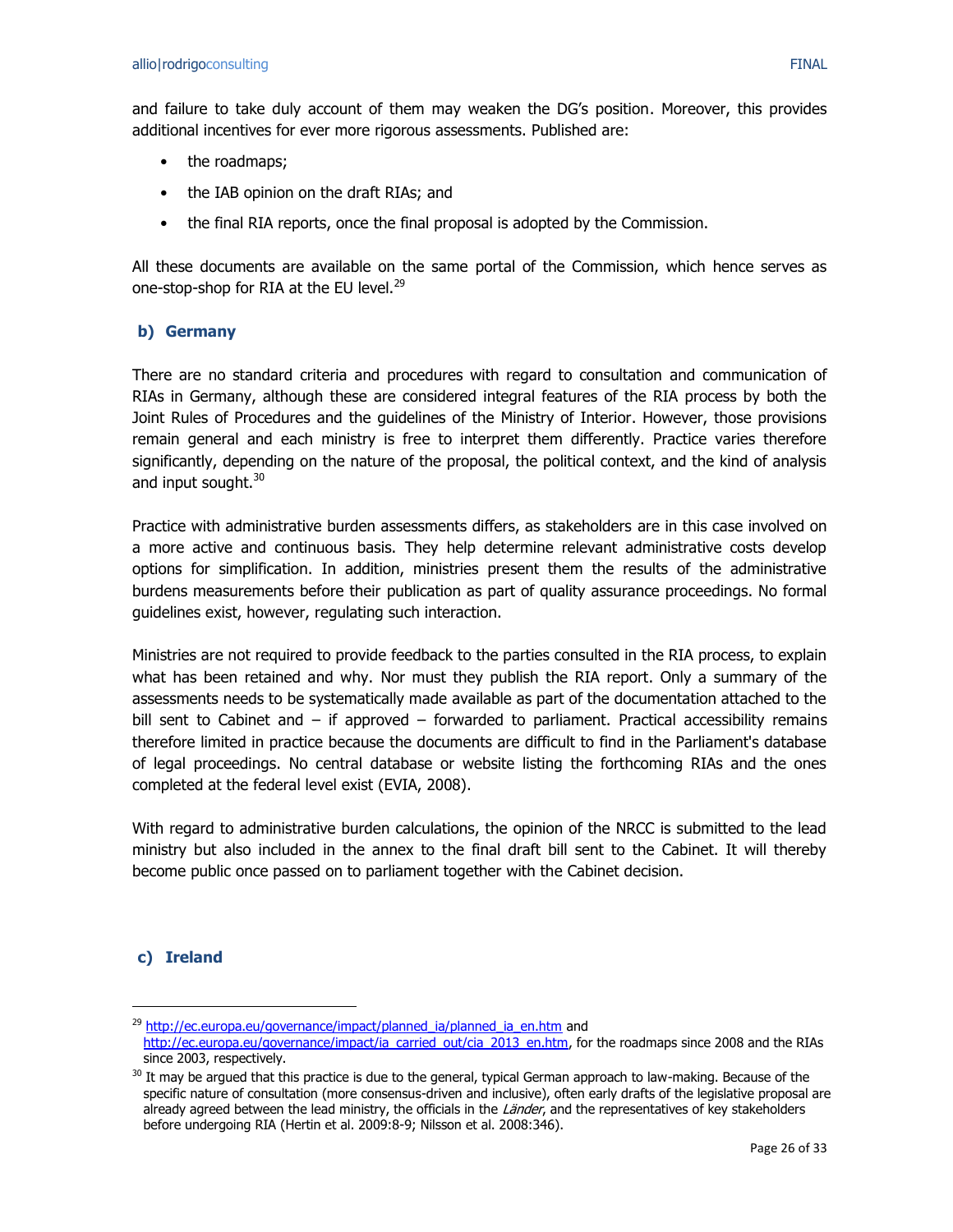Effective public consultation and communication are also a central part of the Irish RIA process. Since the 2005 reform, public consultation is expected to be an integral part of RIA. The RIA guidelines require officials to engage in consultation as early possible in the policy development process along with their work on the RIA. RIAs must also contain information on the consultation conducted by departments in the preparation of regulations. However, these formal requirements are reported by the OECD (2010b:99) not to be fully followed, yet.

RIAs should in principle also be published (at least for primary legislation and when the bill is adopted). However, neither of this practice appears yet to be fully embedded and publication of what is perceived to be an "internal document" is resisted in some circles (OECD, 2010b:99).<sup>31</sup>

As a result of the reorganisation in 2011-2012, the once rich and updated website of the Department of the Taoiseach (www.betterregulation.it) was disabled, although some publications relating to regulatory reform, from 2005 through 2010 can be accessed from the government website. A central "Better Regulation" website to replace the one previously serviced by the Department of the Taoiseach would be a positive initiative. Without such a website, it is not possible to know what the latest developments on the regulatory front are; what are the most up-to-date guidelines and what supports are available for those doing RIAs.

## **d) The Netherlands**

 $\overline{a}$ 

Public consultation is not an issue that is covered formally in the current RIA process for the development of new regulations. There is no formal requirement to consult as part of the process and no guidelines linked to RIA mentions it.

RIAs are not available to the general public, apart from the summary (succinct) information that goes into the explanatory memorandum to the parliament, attached to draft bills.

 $31$  According to the *Dail* (Parliamentary) record of 15 May 2012, three-quarters of the some 40 RIAs completed by Government Departments between April 2011 and April 2012 have been published. It should be noted that in the same period only ten of the sixteen departments forming the government.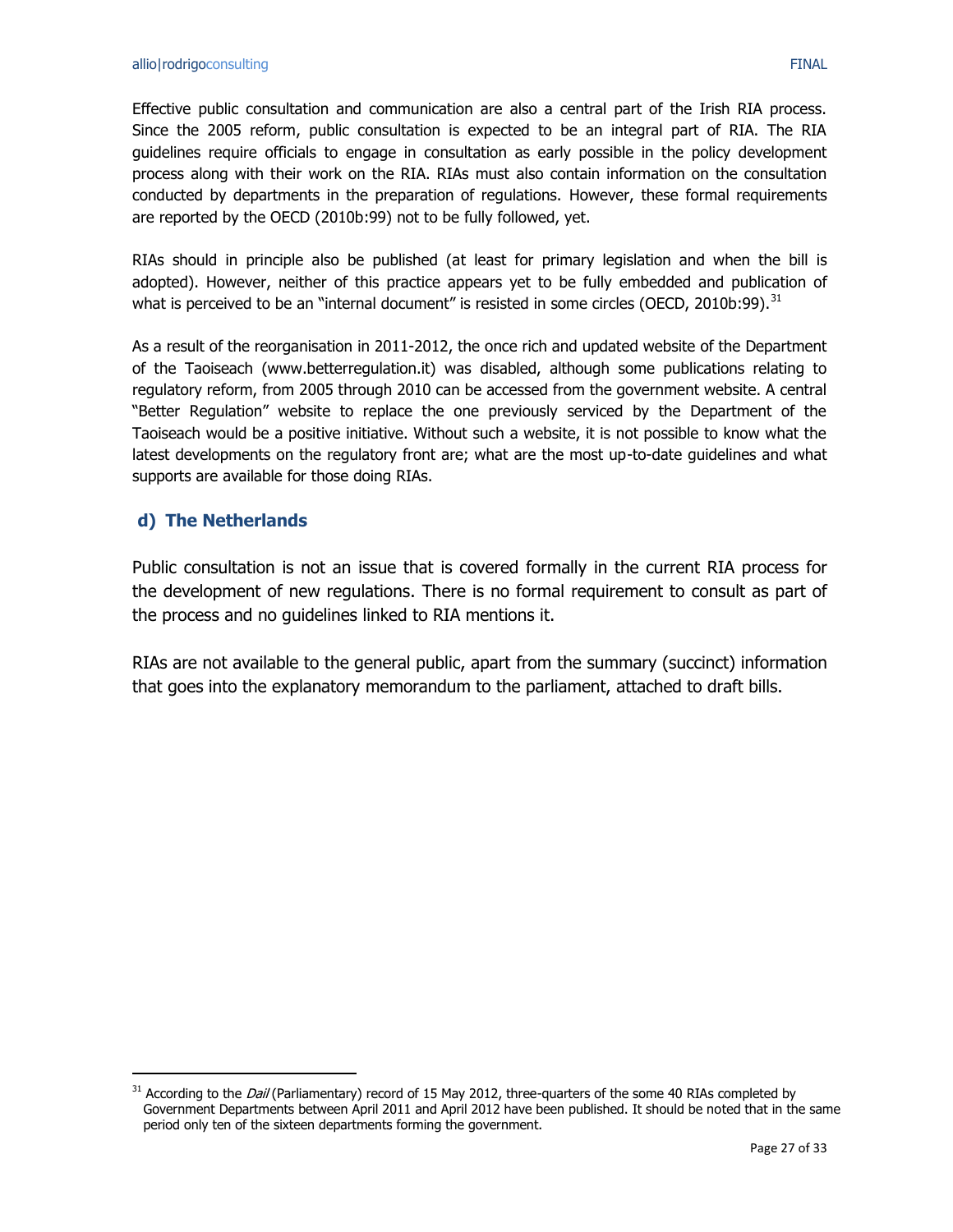$\overline{a}$ 

## <span id="page-27-0"></span>**4. CONCLUDING REMARKS: ISSUES TO CONSIDER FOR BRAZIL**

This paper has highlighted a number of features of RIA systems in four European executives, which may serve as inputs for a reflection on how to further consolidate RIA practices in Brazil. The systems presented were the ones developed in the European Commission, and in the German, Irish and Dutch governments. The various experiences with RIA are benchmarked against a common definition of RIA, as it is promoted by the OECD and international good practices. In the introduction, the paper stressed the importance of considering RIA not only as the final report document but rather as the whole underlying *process* that informs decision-making through enhanced evidence-basis, participation, transparency and accountability.

The following are but a few inputs for consideration that may be offered from the organisational and procedural issues raised in the paper:

## **Rooting RIA in the government work agenda**

Performing a RIA – especially if this does not mean merely justifying a posteriori a decision already taken – requires considerable investment in resources, skills and time. For this reason, it is indispensable that the RIA system unfolds intertwined within the organisation and planning of the government's decision-making. The European Commission has pushed this imperative to the point of re-shaping its internal *modus operandi* around the single, integrated RIA system, matching the budgetary cycle with the planning agenda.

This latter point is increasingly important for at least three aspects. First, because of the very logical steps that a RIA drafter should undergo – beginning in particular with the identification of the problem at hand (remember Box 1 above), RIA should start as early as possible in the policy formulation process. Most guidelines worldwide (and all of those considered in this paper) stress that RIA should be carried out possibly before and for sure in parallel with drafting, exactly to allow for the examination of an as wide range of policy options as possible and to avoid being trapped with legalistic mind-sets. If regulators are to make the necessary preliminary research, brainstorming and initial evaluations before any legal draft is put on the table, the system must allow adequate time. This requires planning and synchronising workflow within government. The challenge clearly is the possible mismatch between the political and the administrative agendas.

Second and in relation to the previous point, closely linking RIA with the work flow allows government departments to efficiently plan the allocation of resources and decide the pace in accordance with the calendar for internal coordination and consulting stakeholder. With regard to internal coordination, notable practices are for instance the mandatory RIA Steering Group and the subsequent Inter-Service Consultation in the Commission system. As to consultation, the approach of the Commission seems again to be inspiring. There, public consultation and RIA are tuned so as to achieve synergies.  $32$  The split into "quick and dirty" analyses first and more comprehensive assessments in a second stage is not a novelty (as the other cases reported in this paper show), yet the publication of the roadmaps contributes to both kicking-off the consultation phase by raising

<sup>32</sup> Still, consider the caveat of the impossibility for stakeholders to directly comment on on-going RIAs.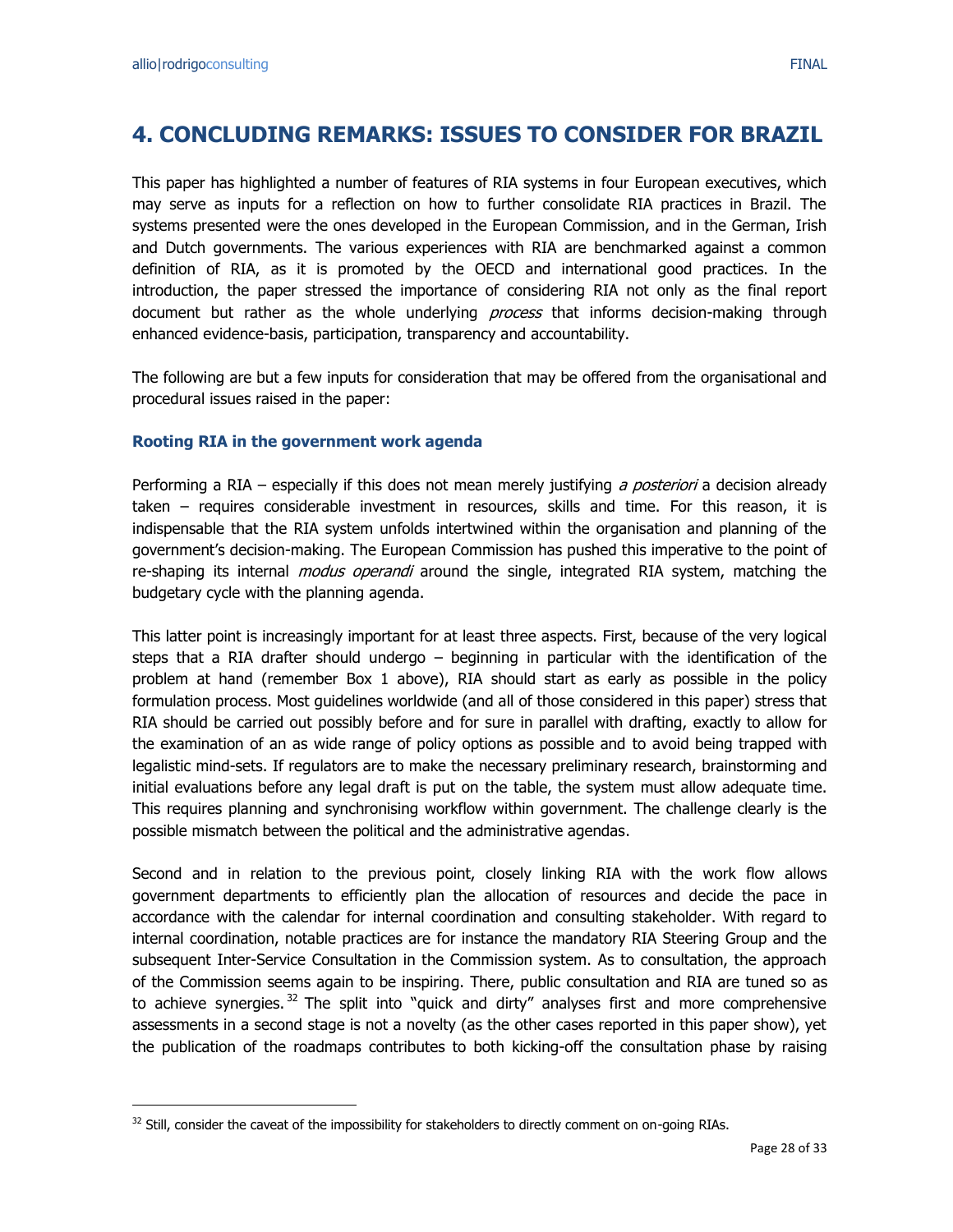stakeholders' attention to what boils in the pipeline of the Commission, and to providing inputs for the future analyses.

Third, planning is also important from the perspective of quality oversight, if a body is called upon to screen either initial versions or the final draft of the RIA, before the proposal is sent to government for decision. That step is crucial and sufficient time must be computed to allow adequate screening. Otherwise it results in burdensome tick-boxing. Only by working on the planning process can such timing be determined.

### **Committing to RIA, building capacity and disseminating it**

It is worth noting that the RIA systems examined are not necessarily grounded in binding legal basis. References to the opportunity and need to gauge the costs and benefits of policy (regulatory) interventions may be founded in overarching legal texts, but the RIA policies rely most directly on so-called "soft-law" and practices. To function well, a RIA system must not necessarily be carved in the stone of law – although of course the opposite does not hold.<sup>33</sup> What appears to be critical is the political commitment to launch the reform and persevere in the improvements. In this respect, the Dutch government can be highlighted for its traditional belief in curbing administrative burdens and especially in communicating this specific understanding of RIA, over decades now and irrespective of the political colours of the various coalitions in power. And the input provided by the Presidents of the Commission in the past decade has been the determinant factor explaining the fast progress made by the EU executive. While this seems to be a truism, the Irish case provides a warning illustration of what may happen if support is not sustained. The dilution there of coordination and oversight since 2011 is less a problem as such (centralisation must not be seen as the only possibly way to organise a RIA system), but in the Irish case it has weakened leadership, blurred responsibilities and produced cacophony.

Political commitment is a necessary yet still an insufficient condition. The Recommendations by Actal to the Dutch Cabinet are inspiring in this respect. Actal (2012) assessed the extent to which ministries have taken the consequences for regulatory burden into account properly and consistently in preparing new policy. The findings of the "Regulatory Burden Audit" confirm the government commitment over the past years, but also that the approach to regulatory burdens is in need of a "new impetus". In Actal's own words, "[w]ithin the government, much energy is wasted in a 'bureaucratic game' involving regulatory burden. Complying with the administrative work instructions seems more important than actually reducing the regulatory burden. That way, the full potential of the regulatory burden approach in the Netherlands will not be attained." (Actal, 2012:4)

Experience from the case studies suggests that the widely diffused "adoption vs. capability gap" can be filled by continuous specialised training, targeted human resources management and dissemination of expertise across the administration.

Interestingly enough, outsourcing RIA is no standard practice in any of the cases considered. For that, in-house skills and expertise must be guaranteed. Capacity building cannot be achieved exclusively by issuing state-of-the-art guidelines containing instructions on sophisticated economic modelling and assessment methodologies. A RIA might involve also recourse to such expertise, but for RIA drafters it will not always be easy to identify all the major impacts and (maybe unintended)

 $\overline{a}$ 

 $33$  It is not correct to state that a system enshrined in law is doomed to fail.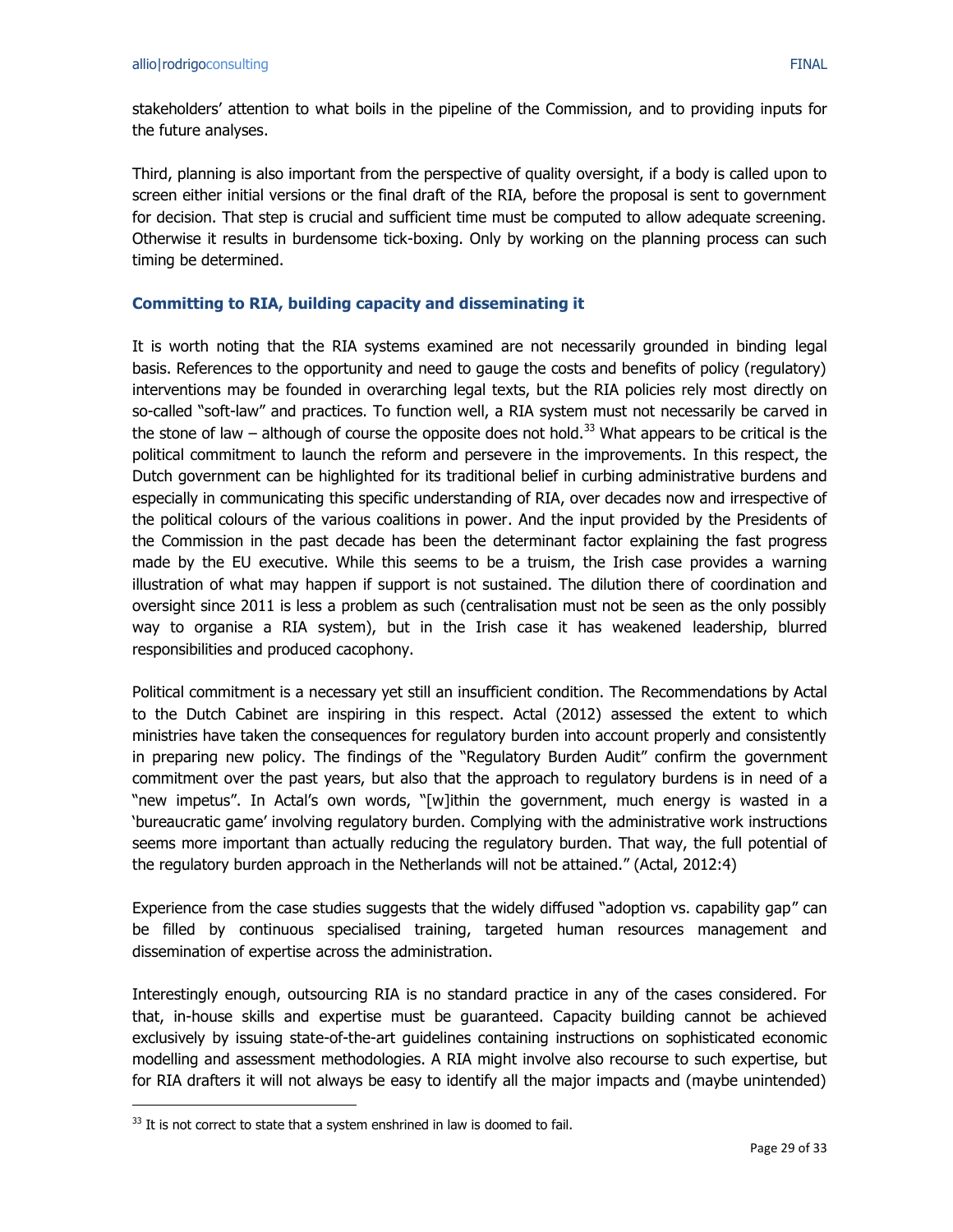$\overline{a}$ 

side-effects of proposed legislation. The issue to retain here is probably the necessity to make userfriendly guidance easily accessible to the services involved in policy formulation, jointly. Cooperation and assistance are central in this respect. The approach of the Irish government deserves here attention, when it comes to the creation of a network of RIA experts that contributes to the development of the system from various parts of the administration. The appointment of a Chief Economist charged with dedicated technical support to the line ministries goes in the same direction. In the Commission, most DGs have now their own RIA Unit that serves as the first help-desks for the DG staff. And through the RIA Group work is shared, if not collegial.

### **The importance of the oversight "function" and publication**

The OECD has promoted the establishment of a central, external and / or independent oversight body as a good practice contributing to enhancing the quality of RIAs. In addition, such bodies often serve also as centres of excellence and advice on further system improvements (OECD, 2012). While oversight bodies can be useful, per se they may under-deliver if the institutional or administrative culture is not prone to accept such centralisation. Checking the quality of RIA reports confers directly or indirectly $34$  considerable power on the body, and it is imaginable that the establishment of such institutional actor may face resistances in some contexts.

What emerges from the cases presented in this paper is by contrast that a key success factor for the quality of the RIAs is rather the presence of mechanisms that maximise the oversight "function". By that is meant the desirability to diversify the sources of control and also to differentiate the timing in which such checks occur – a multiple-actor and multiple-staged process. All of the four cases presented rely on such a setting, nonetheless with various nuances:  $35$ 

- in Germany, final internal oversight is provided by the Ministry of Interior (albeit on procedural matters only) and the Ministry of Economic Affairs (for economic impacts), while all the ministries are offered the chance to contribute during the preparation of the RIA. In addition, with regard compliance costs, the NRRC intervention provides a further opinion before government adoption;
- in the Netherlands, the Ministry of Justice serves as a gate-keeper by consolidating the opinion expressed by the Ministry of Economy and the Ministry of Environment on substantial matter. A Committee for Impact Assessment (CET) is at work. Similar to the German setting, moreover, an external independent watchdog (Actal) issues punctual opinion on regulatory burdens; and
- in the European Commission, the already mentioned RIA Steering Group and the Inter-Service Consultation intelligently complement the screening role of the Impact Assessment Board.
- Also the Irish system foresees a round of government internal circulation of the proposal after a first draft of the RIA and a memorandum have been revisited by the proponent department.

<sup>&</sup>lt;sup>34</sup> Depending, for instance, whether the oversight body can control the agenda of the government with the so-called "power of return" – i.e. the authority to block proposal whose accompanying RIA does not meet the set quality standards.

 $35$  Reference is made here to quality checks of the RIA reports, only  $-$  not of the proposal as such (for instance through legal assessments).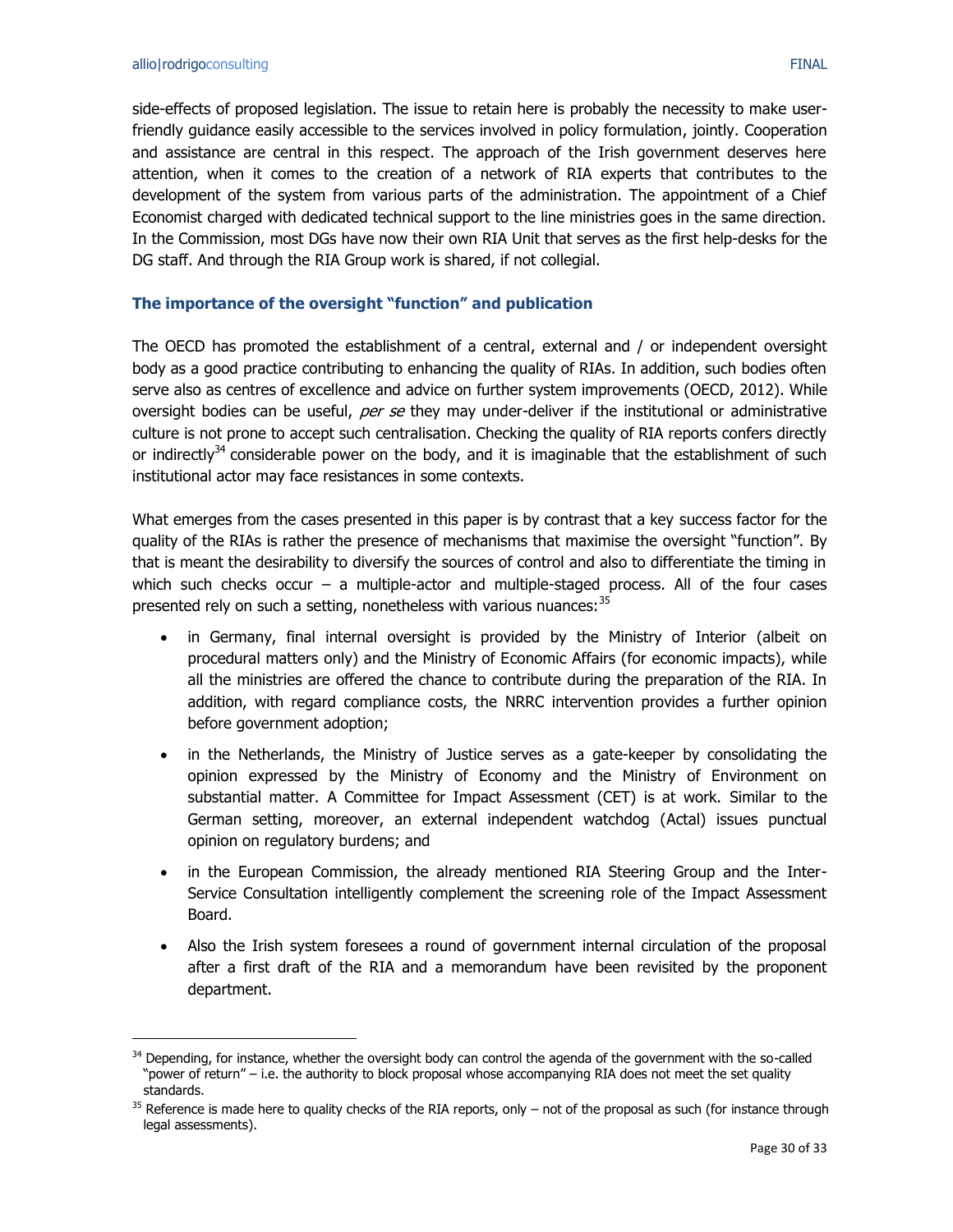A further, powerful quality control mechanisms is however missing in all cases considered – the direct input from stakeholders and the citizens, for instance through the notice-and-comment practice. In Europe, this is not systematically applied to on-going RIAs, yet, unlike for instance in the United States.

Publication is a further element contributing to the overall quality of a RIA system, although indirectly. As noted in the paper, the opinions of the Commission IAB acquire more relevance internally especially because they are eventually published. Having the RIA reports available for public access and scrutiny, moreover, allows for comparing the performance of the institution (and the single ministries) over time, identifying areas for improvements. The fact of presenting all the reports in a sort of "one-stop" portal (as the Commission does) is certainly good practice – although this remains rather exceptional in Europe.

### **Finishing with three questions**

The observations made above yield to concluding that RIA should not be considered as a standalone policy but, to be successful over time, it must have its own role in a comprehensive and coherent regulatory reform strategy that spans over the whole government and which affects the way government is organised; how it works; how it allocates and manages its own staff; and how it considers its interface with the public.

Designing the most effective RIA system implies first interrogating oneself on "what kind of RIA we need, what for, and for whom?". Most of the success of the reform initiatives launched in many countries has depended on the answers given (or not) to each one of these issues – and very much whether governments have actually asked themselves such questions.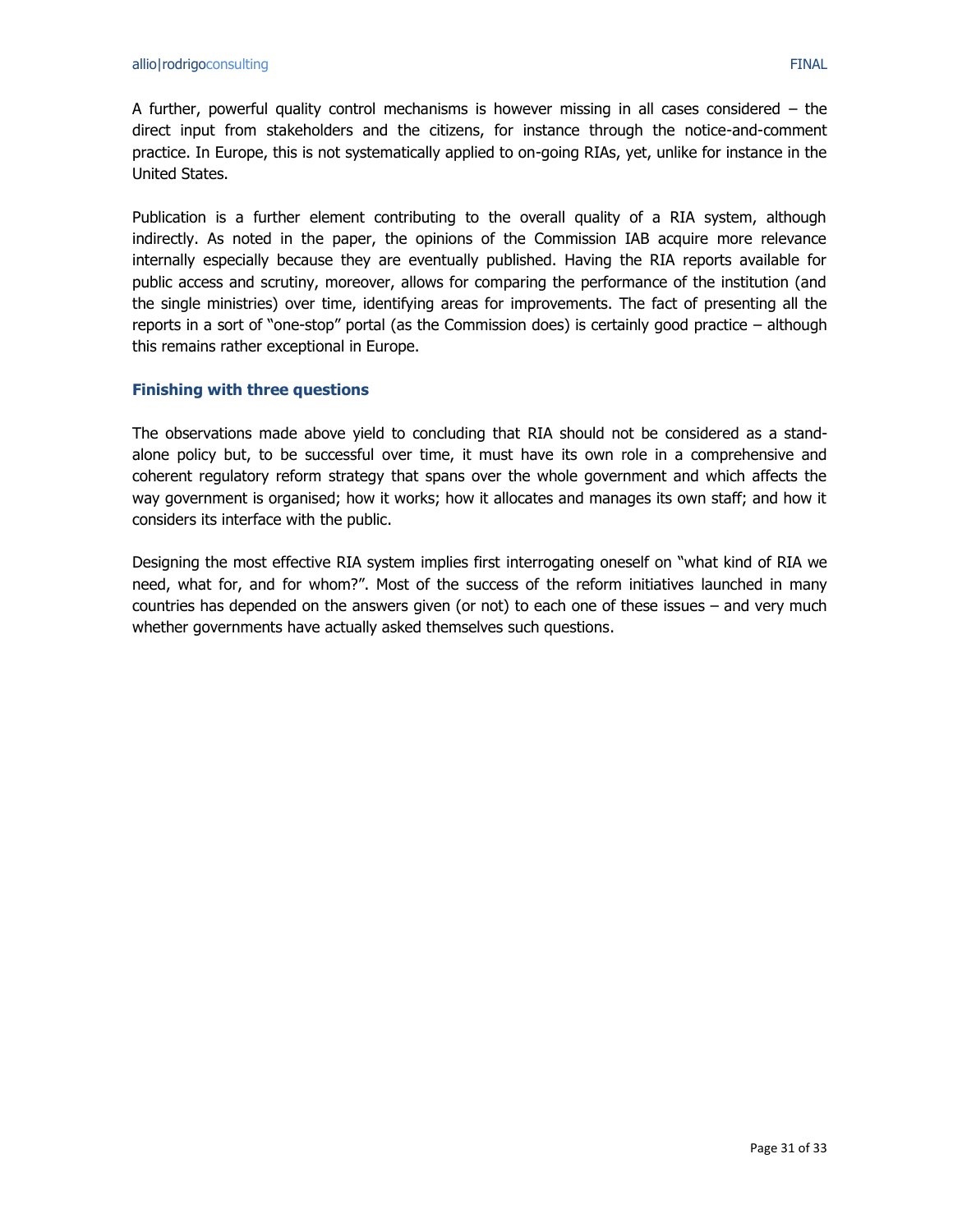## <span id="page-31-0"></span>**5. REFERENCES**

- Actal (2012), Less bureaucracy. More societal impact, Recommendations for the Cabinet based on the first audit of regulatory burden, September 2012.
- Allio, L. (2009), The emergence of Better Regulation in the European Union, Unpublished PhD thesis, King's College London, London.
- Allio, L. (2010), "Keeping the centre of gravity work: Impact assessment, scientific advice and regulatory reform", in *European Journal of Risk Regulation*, 1(1): 76-80.
- Bertelsmann Stiftung (2009), Regulierungskostenmessung, Thsesenpapier.
- Böhret, C. and G. Konzendorf (2001), Handbuch Gesetzesfolgenabschätzung (GFA), Nomos, Baden Baden.
- De Francesco, F. (2012), "Diffusion of Regulatory Impact Analysis among OECD and EU Member States", in *Comparative Political Studies*, Vol.45/10, pp.1277-1305.
- EVIA (2008), Final report for the European Commission, Evaluating Integrated Impact Assessments (EVIA) Project, unpublished document.
- Ferris, T. (2012), "Who oversees 'Better Regulation'?", in *Public Affairs Ireland*, Issue 85 / June, pp.12-13.
- Fritsch, O. et al. (2012), Regulatory quality in the European Commission and the UK: Old questions and new findings, CEPS Working Document nr.362, Brussels.
- Hertin, J. et al. (2009), "Rationalising the policy mess? Ex ante policy assessment and the utilisation of knowledge in the policy process", in *Environment and Planning A*,  $41(5)$ : 1185-1200.
- Jacobs, S. (2006), Current Trends in Regulatory Impact Analysis: The Challenges of Mainstreaming RIA into Policy-making, Jacobs, Cordova & Associates, Washington.
- Nilsson, M. et al. (2008), "The use and non-use of policy appraisal in public policy making: an analysis of three European countries and the European Union", in Policy Sciences, 41: 335-355.
- OECD (1995), The 1995 Recommendation of the Council of the OECD on Improving the Quality of Government Regulation, OECD Publishing, Paris.
- OECD (1997), Regulatory Impact Analysis: Best Practices in OECD Countries, OECD Publishing, Paris.
- OECD (2005), OECD Guiding Principles for Regulatory Ouality and Performance, OECD Publishing, Paris.
- OECD (2007), *Indicators of Regulatory Management Systems*, OECD Working Papers on Public Governance, 2007/4, Paris.
- OECD (2009), Regulatory Impact Analysis. A tool for policy coherence, OECD Publishing, Paris.